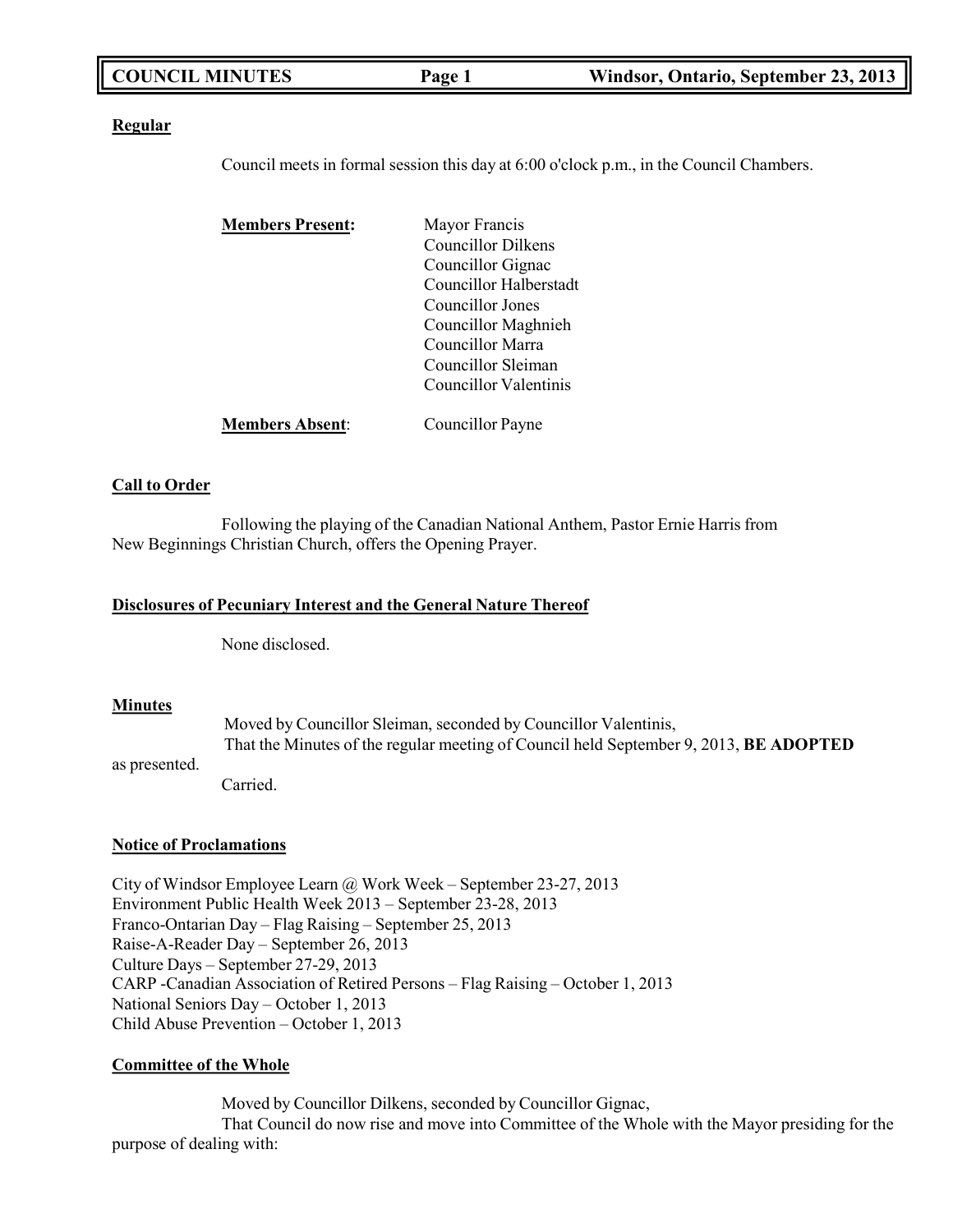- (a) communication items;
- (b) consent agenda;
- (c) hearing requests for deferrals or referrals of any items of business;
- (d) hearing presentations and delegations;
- (e) consideration of business items;
- (f) consideration of Committee reports:
	- (i) **Report of Special In-Camera Meeting or other Committee as may be held prior to Council** (if scheduled); and
- (g) consideration of by-laws 146-2013 through 151-2013 (inclusive).

Carried.

## **Communications**

Moved by Councillor Halberstadt, seconded by Councillor Jones,

**M357–2013** That the following Communication Items 1 to 13 and 15 to 16 inclusive, as set forth in the Council Agenda **BE REFERRED** as noted, except Communication No. 14 which is dealt with as follows:

## **Communication No. 14:**

Moved by Councillor Halberstadt, seconded by Councillor Jones,

**M358-2013** That the City of Windsor file no objection to the Alcohol and Gaming Commission of Ontario (AGCO) to the issuance of a Manufacturers Limited Liquor Sales Licence for 1451285 Ontario Ltd. operating as Motorburger at 888 Erie Street East.

Carried.

| <b>Item</b>    | From                                                            | <b>Description</b>                                                                                                                                                                                                                                                        |
|----------------|-----------------------------------------------------------------|---------------------------------------------------------------------------------------------------------------------------------------------------------------------------------------------------------------------------------------------------------------------------|
| 1              | Association of<br>Municipalities of Ontario<br>(AMO)            | Policy Update – AMO Report to Members Highlights of the August 2013<br><b>Board Meeting</b><br><b>City Engineer</b><br><b>Executive Director of Housing and Children's Services</b><br>Note & File<br><b>MMA2013</b>                                                      |
| $\overline{2}$ | <b>Ontario Power Authority</b>                                  | Interim Municipal and Public Sector Energy Partnership Program-<br>Funding available to help develop Feed-in Tariff Program applications<br><b>Chief Financial Officer &amp; City Treasurer</b><br><b>City Engineer</b><br>Note & File<br>MU/8327                         |
| 3              | Canadian Federation of<br><b>Independent Business</b><br>(CFIB) | Tax Rate variance in Shopping Center classification and Commercial<br>classification<br><b>Chief Financial Officer &amp; City Treasurer</b><br>Note & File<br><b>GP2013</b>                                                                                               |
| 4              | Town of Tecumseh                                                | Notice of First Sitting of the Court of Revision For the Repair and<br>Improvement to the Little 10 <sup>th</sup> Concession Drain, Tuesday, October 8,<br>2013 at 6:00 p.m., Council Chambers Tecumseh Town Hall<br><b>City Engineer</b><br>Note & File<br><b>SW2013</b> |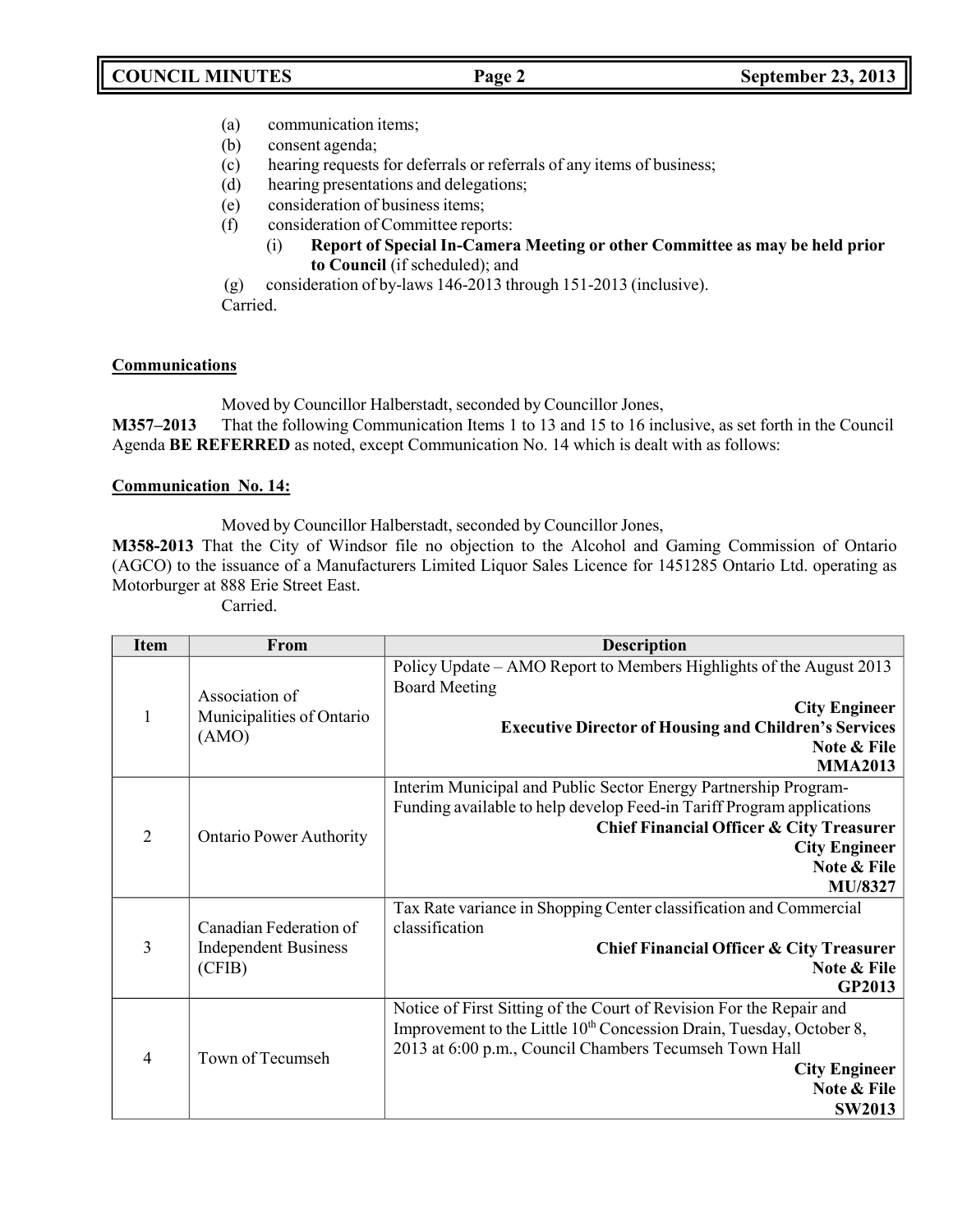# **COUNCIL MINUTES Page 3 September 23, 2013**

| 5  | Bancroft & Hastings<br>Disaster Relief<br>Committee              | Funding request from the Town of Bancroft and the Municipality of<br>Hastings Highlands as disaster areas for the purpose of the Ontario<br>Disaster Relief Assistance Program (ODRAP)<br><b>COUNCIL DIRECTION REQUESTED</b><br>Note & File<br><b>APR 2013</b>                                              |
|----|------------------------------------------------------------------|-------------------------------------------------------------------------------------------------------------------------------------------------------------------------------------------------------------------------------------------------------------------------------------------------------------|
| 6  | Aird & Berlis LLP &<br>Environment and<br>Land Tribunals Ontario | Notice of Appeal Pursuant to Section 17 of the Planning Act - Official<br>Plan Amendment No. 83 - Windsor Christian Fellowship<br>Re: 4490 7 <sup>th</sup> Concession & 4500 Walker Road<br><b>City Solicitor</b><br><b>City Planner</b><br><b>Development Application Clerk</b><br>Note & File<br>Z0/11688 |
| 7  | <b>Union Gas</b>                                                 | Application for a multi-year Incentive Regulation Mechanism for<br>transportation and storage rates for 2014 to 2018 period<br>Note & File<br><b>MU2013</b>                                                                                                                                                 |
| 8  | Committee of Adjustment                                          | Committee of Adjustment/Consent Authority Agenda Record for<br>Wednesday, September 25,<br>2013, Room 409, 4 <sup>th</sup> Floor, 400 City Hall Square East<br>Note & File<br><b>ZC2013</b>                                                                                                                 |
| 9  | <b>Executive Director of</b><br>Human Resources                  | Employment Ontario Service Delivery Network - Windsor/Essex<br>County, the Employment & Training Services Department of the<br>Corporation of the City of Windsor<br>Note & File<br>SS2013                                                                                                                  |
| 10 | Windsor Arena Closing<br><b>Advisory Committee</b>               | Minutes of Windsor Arena Closing Advisory Committee – meeting held<br>July 31, 2013<br>Note & File<br><b>MB2013</b>                                                                                                                                                                                         |
| 11 | Manager of Development<br>Applications                           | Zoning Amendment application by 1433389 Ontario Inc. for 866 & 870<br>Erie Street East, for a potential roof top garden area for use by lodging<br>house residents<br>Note & File<br>ZB/11761                                                                                                               |
| 12 | Manager of Development<br>Applications                           | Zoning Amendment application by Windsor Beauty & Esthetics Supply<br>Inc. for 6640 Tecumseh Road East to permit the use of a retail store<br>Note & File<br>ZB/11763                                                                                                                                        |
| 13 | City Solicitor                                                   | Engineering Consultants Engaged via Roster - January 1, 2013 to June<br>30 2013<br>Note & File<br><b>SW 2013</b>                                                                                                                                                                                            |
| 14 | Supervisor of Licensing<br>& Deputy Licence<br>Commissioner      | Motorburger - Request for Resolution of Council to support AGCO<br>Retail Sales Application<br><b>COUNCIL DIRECTION REQUESTED</b><br><b>GPLL2013</b>                                                                                                                                                        |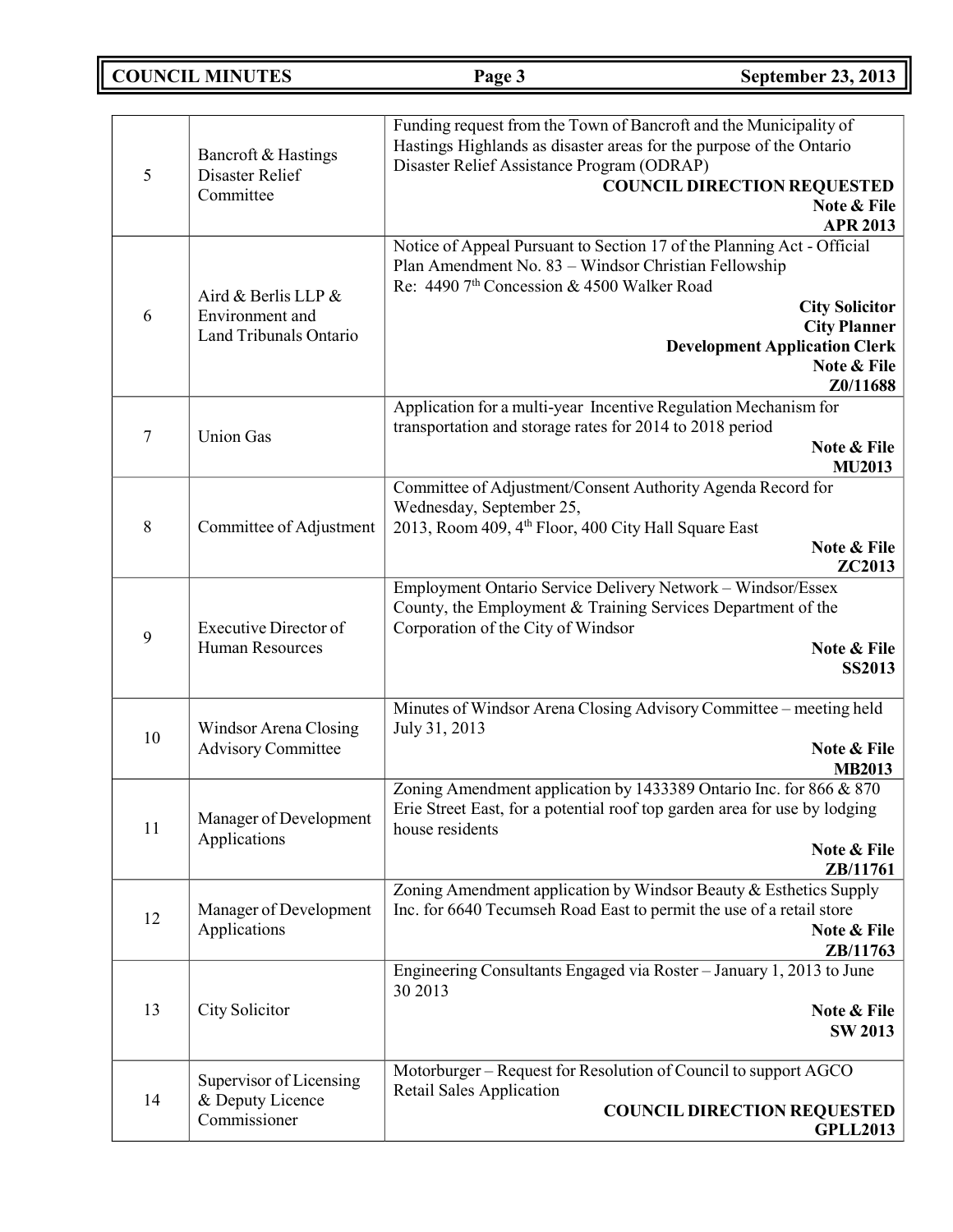**COUNCIL MINUTES Page 4 September 23, 2013**

| 15 | Windsor Police Service          | Windsor Police Service 2012 Annual Report<br>Clerk"s Note: Colour Copy provided to Mayor and Council only. Also<br>available on City"s website<br>Note & File<br><b>SP2013</b> |
|----|---------------------------------|--------------------------------------------------------------------------------------------------------------------------------------------------------------------------------|
| 16 | Housing Services<br>Corporation | HSC Board – Call for Board Nominations<br>COUNCIL DIRECTION REQUESTED<br>SS2013                                                                                                |

Carried.

## **Consent Agenda**

Moved by Councillor Maghnieh, seconded by Councillor Marra,

That the following Consent Agenda and the recommendations contained in the administrative reports **BE APPROVED** as amended:

Item 1 Update on Afterschool Funding from the Ministry of Tourism, Culture and Sport

Item 2 2013 Service Contract – Ministry of Children and Youth Services (MCYS)

Item 3 2013 Service Contract – Ministry of Community and Social Services (MCSS)

Item 4 Relief from Property Taxation 2013 – Extreme Sickness and/or Poverty

Item 5 Basement Flooding Subsidy Program – Advance of Capital Funds

Item 7 Residential On-Street Accessible Parking Policy – Supplementary Report

Item 8 Surcharge and Schedule "C" to finalize agreement with the Windsor Symphony Orchestra Operating the Capitol Theatre

## **Consent Committee Reports**

| Social Development, Health & Culture Standing Committee |                |                                                                      |
|---------------------------------------------------------|----------------|----------------------------------------------------------------------|
| No.                                                     |                | Description                                                          |
|                                                         | Report No. 176 | Minutes of the Seniors Advisory Committee Meeting held June 12, 2013 |
|                                                         | Report No. 178 | Domiciliary Hostel Program Per Diem Rate Increase                    |
|                                                         | Report No. 179 | Physiotherapy Services for the Residents of Huron Lodge              |

| Environment, Transportation & Public Safety Standing Committee |                |                                                 |
|----------------------------------------------------------------|----------------|-------------------------------------------------|
| No.                                                            | Description    |                                                 |
|                                                                | Report No. 154 | Residential On-Street Accessible Parking Policy |

Carried.

## **Deferrals and/or Referrals and Withdrawals**

## **Report No. 151 of the Environment, Transportation & Public Safety Standing Committee re: "Windsor Fire & Rescue Services Five Year Strategic Plan 2013-2017 Final Plan"**

Moved by Councillor Gignac, seconded by Councillor Maghnieh,

**M354-2013** That **Report No. 151 of the Environment, Transportation & Public Safety Standing Committee** re: "Windsor Fire & Rescue Services Five Year Strategic Plan 2013-2017 Final Plan" **BE DEFERRED**.

Carried.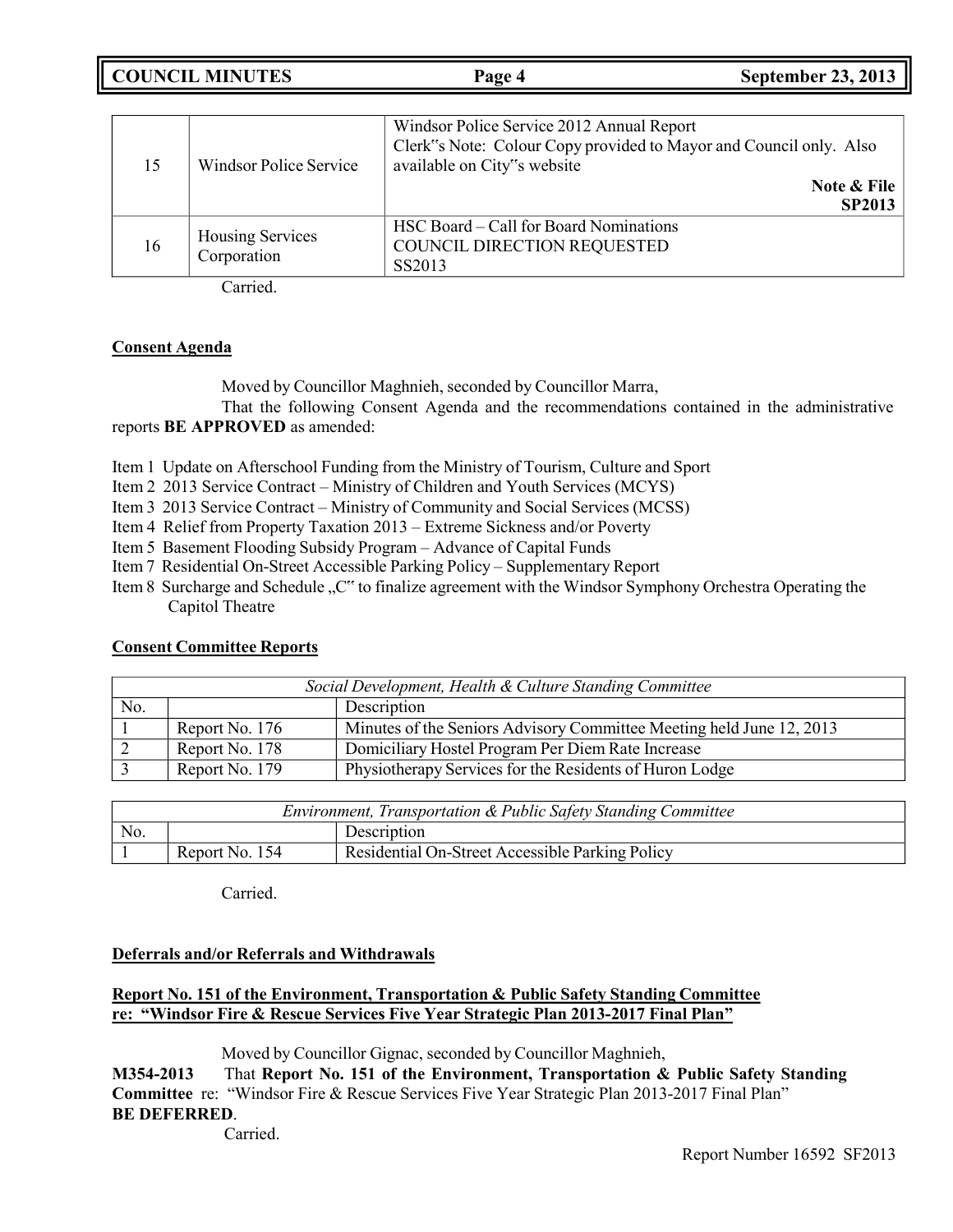## **Presentations & Delegations:**

## **PRESENTATIONS:**

## **United Way Campaign**

## **John Toth, Manager of Resource Development and Lorraine Goddard, Director of Community Impact and Development, United Way Centraide Windsor-Essex County**

John Toth, Manager of Resource Development and Lorraine Goddard, Director of Community Impact and Development, United Way Centraide Windsor-Essex County, appear before Council to provide a brief presentation on the United Way Campaign, which has helped impact Community Kitchen Cooking Classes, Meals on Wheels, distribution to 18 local food banks, and confirm that 5,912 people in crisis have received family crisis counselling and conclude by stating tha 28,638 individuals and families received the support they needed because of United Way donors.

Moved by Councillor Jones, seconded by Councillor Sleiman,

**M359-2013** That the presentation by John Toth, Manager of Resource Development and Lorraine Goddard, Director of Community Impact and Development, United Way Centraide Windsor-Essex County regarding the 2013 United Way Campaign **BE RECEIVED**.

Carried.

## **DELEGATIONS**

## **Report No. 152 of the Environment, Transportation & Public Safety Standing Committee (Bartlet Dive and Bellagio Drive Traffic Calming Pilot Projects – Folow-up Report)**

## **Darlene Chase, resident of Ward 7**

Darlene Chase, resident of Ward 7, appears before Council to request that the speed cushion installed in front of her home at 989 Bellagio be removed or relocated elsewhere as it is an eyesore and has increased noise levels.

## **Richard Hucal, resident of Ward 1**

Richard Hucal, resident of Ward 1, appears before Council to request that a traffic count be conducted on Bartlet Drive now to capture the impact of the closure of Cousineau Road.

### **Mark Beaten, resident of Ward 1**

Mark Beaten, resident of Ward 1, appears before Council to counter the agreement that based on data collected so far, that the speed cushion installations on Bartlet Drive have had only slight affects on vehicle speeds, and concludes by requesting that this study be conducted again using additional counters as well as introducing additional speed cushions to determine the traffic flow volume tip level.

Mayor Francis leaves the meeting at 6:46 o"clock p.m. and Councillor Jones assumes the Chair.

Mayor Francis returns to the meeting at 6:56 o"clock p.m. and Councillor Jones returns to his seat at the Council table.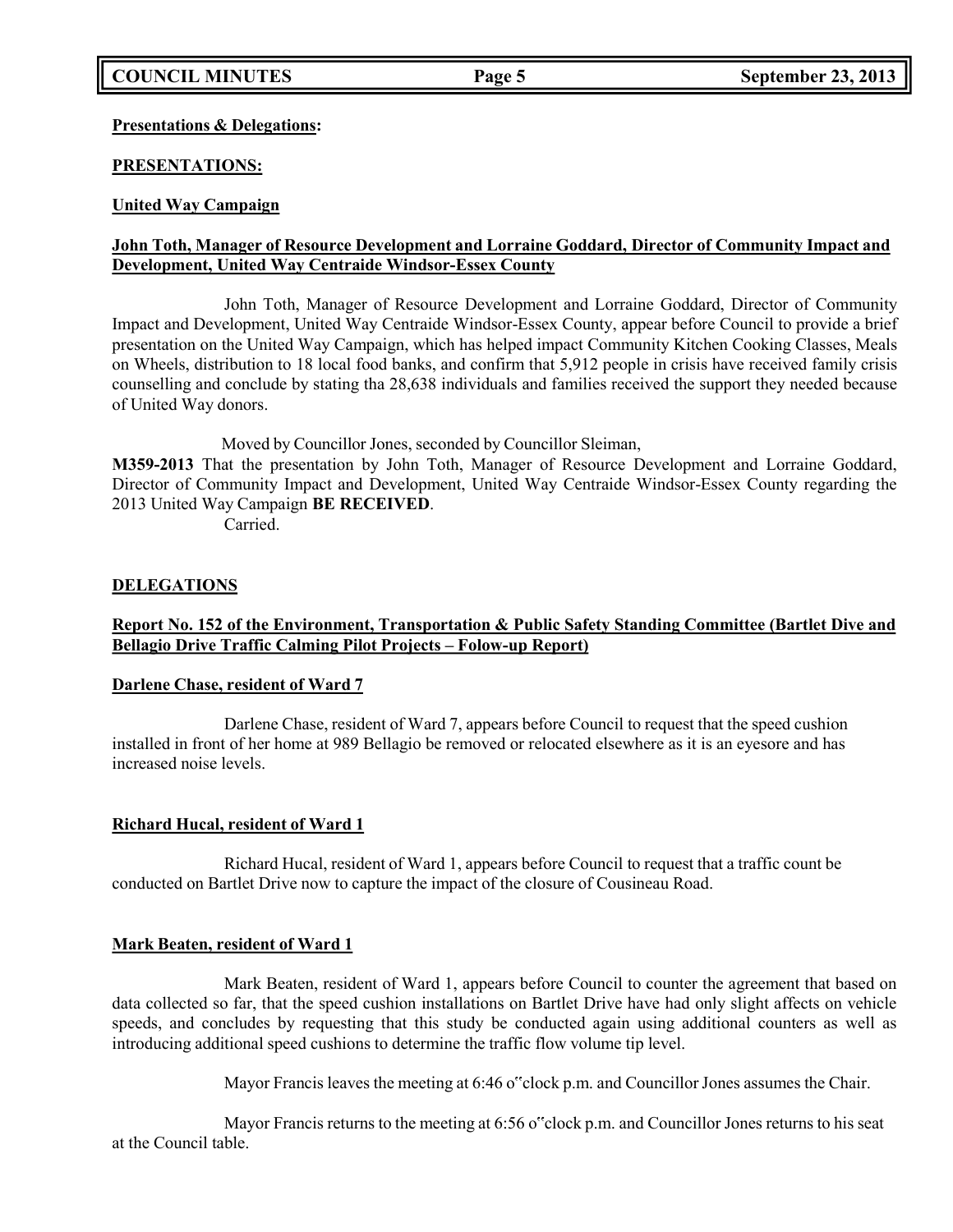| <b>COUNCIL MINUTES</b> | Page 6 | <b>September 23, 2013</b> |
|------------------------|--------|---------------------------|
|                        |        |                           |

Moved by Councillor Jones, seconded by Councillor Valentinis, **M360-2013** That the speed cushion installed on Bellagio Drive north of Beverly Glen Street

### October 2012 **BE REMOVED**.

Carried.

Moved by Councillor Dilkens, seconded by Councillor Sleiman, **M355-2013** That the speed cushion removed from Bellagio Drive **BE RELOCATED** and **INSTALLED** on Bartlet Drive; and further,

That **Report No. 152 of the Environment, Transportation & Public Safety Standing Committee** of its meeting held July 24, 2013 regarding "Bartlet Drive and Bellagio Drive Traffic Calming Pilot Projects – Follow-up" **BE RECEIVED**, and that the report not proceed to the consultant.

Mayor Francis leaves the meeting at 7:25 o clock p.m., and Councillor Jones assumes

the Chair.

Carried. Councillors Halberstadt and Maghnieh voting nay. Mayor Francis was absent from the meeting when the vote was taken on this matter.

Mayor Francis returns to the meeting at 7:37 o"clock p.m. and Councillor Jones returns to his seat at the Council table.

## **OLG Municipality Contribution Agreement**

## **Larry Horwitz, representing the Downtown Windsor Business Improvement Area (DWBIA)**

Larry Horwitz, representing the Downtown Windsor Business Improvement Area (DWBIA), appears before Council to request that Council endorse the efforts of the DWBIA in lobbying the Premier of Ontario to reinstate the share funding arrangement between the Ontario Lottery and Gaming Corporation (OLG) and the DWBIA which began in 1995 as a result of Windsor being the host municipality relative to Caesar"s Windsor (formerly the Windsor Casino Ltd.).

### **MB/10895 6**

(For final disposition of this matter, see Clause **CR84/2013** in Schedule "A" attached hereto.)

## **Regular Business Items (for final disposition of these matters see Schedule "A" attached)**

None.

## **Consideration of Committee Reports**

Moved by Councillor Valentinis, seconded by Councillor Dilkens, **M361-2013** That the **Report of the special In-camera** meeting held September 23, 2013, **BE ADOPTED** as presented. Carried.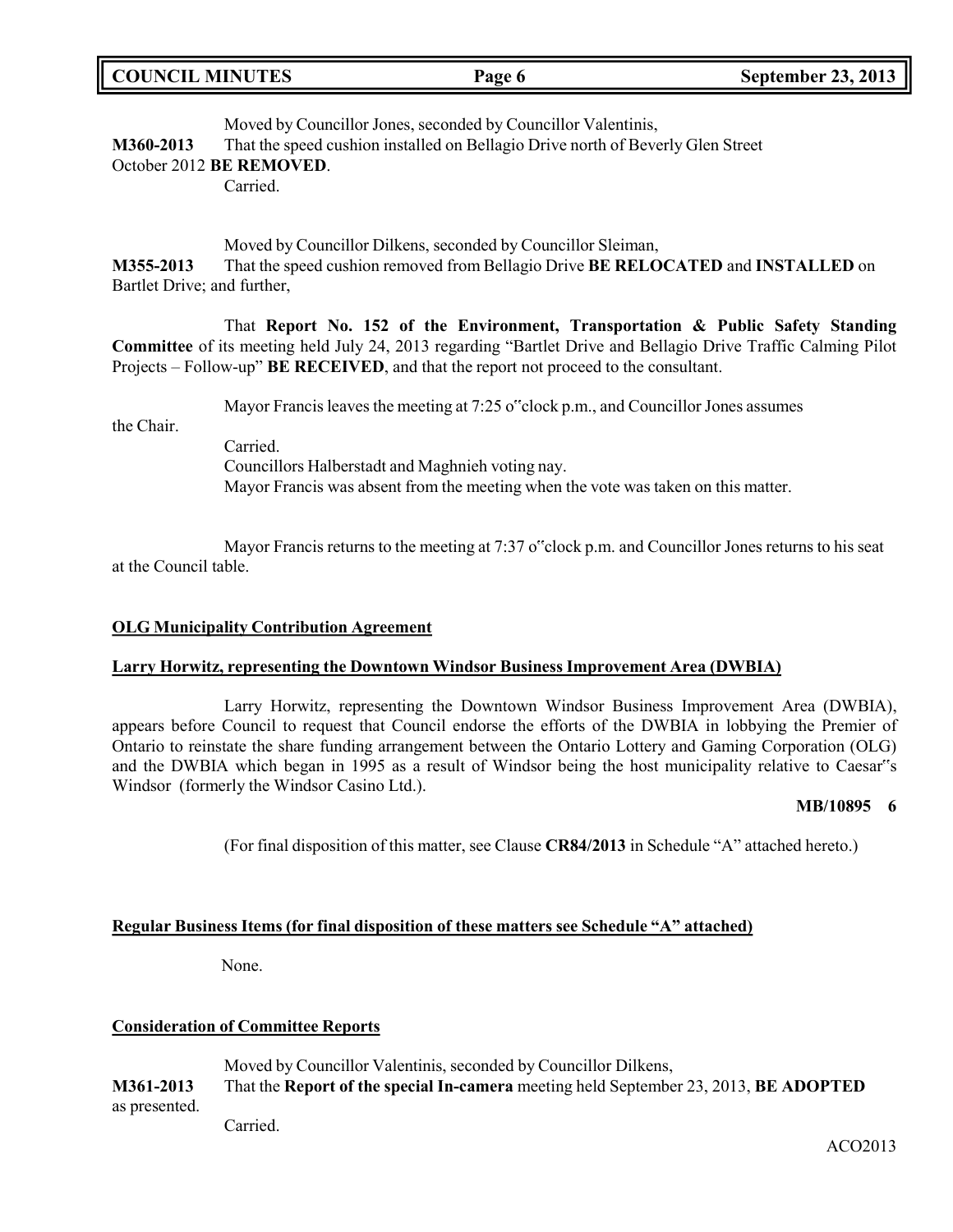|  | <b>COUNCIL MINUTES</b> |
|--|------------------------|
|--|------------------------|

| <b>By-laws</b>         | Moved by Councillor Gignac, seconded by Councillor Halberstadt,<br>That the following By-laws No. 146-2013 through 151-2013 (inclusive), be introduced and read a                                                |
|------------------------|------------------------------------------------------------------------------------------------------------------------------------------------------------------------------------------------------------------|
| first and second time: |                                                                                                                                                                                                                  |
| 146-2013               | "A BY-LAW TO FURTHER AMEND BY-LAW NUMBER 8600 CITED AS THE "WINDSOR<br>CORE AREA ZONING BY-LAW"" authorized by By-law 202-2003 adopted June 16, 2003                                                             |
| 147-2013               | "A BY-LAW TO PROVIDE THAT PART-LOT CONTROL SHALL NOT APPLY TO<br>CERTAIN LAND THAT IS WITHIN REGISTERED PLANS 948, 997, 1014, IN THE CITY OF<br>WINDSOR" authorized by By-law 28-2013, adopted February 19, 2013 |
| 148-2013               | "A BY-LAW TO FURTHER AMEND BY-LAW NUMBER 250-2004 CITED AS THE<br>"WINDSOR SIGN BY-LAW"" authorized by M305-2013, adopted August 6, 2013                                                                         |
| 149-2013               | "A BY-LAW TO ESTABLISH LANDS AS A PUBLIC HIGHWAY KNOWN AS CALIFORNIA<br>AVENUE IN THE CITY OF WINDSOR" authorized by CR76/2011, adopted February 28, 2011                                                        |
| 150-2013               | "A BY-LAW TO AMEND BY-LAW NUMBER 392-2002 BEING A BY-LAW TO ESTABLISH<br>AND REQUIRE PAYMENT OF FEES AND CHARGES" authorized by CR157/2013, adopted<br>August 26, 2013                                           |
| 151-2013               | "A BY-LAW TO CONFIRM THE PROCEEDINGS OF THE COUNCIL OF THE<br>CORPORATION OF THE CITY OF WINDSOR AT ITS MEETING HELD ON<br>SEPTEMBER 23, 2013".                                                                  |
|                        | Carried.                                                                                                                                                                                                         |

Moved by Councillor Jones, seconded by Councillor Maghnieh,

That the Committee of the Whole does now rise and report to Council respecting the business items considered by the Committee:

- **1) Communication Items (as amended)**
- **2) Consent Agenda (as amended)**
- **3) Items Deferred**
- **Items Referred**
- **4) Consideration of the Balance of Business Items (see Schedule "A")**
- **5) Committee Reports (as presented)**
- **6) By-laws given first and second readings (as presented)**

Carried.

## **Notices of Motion**

None presented.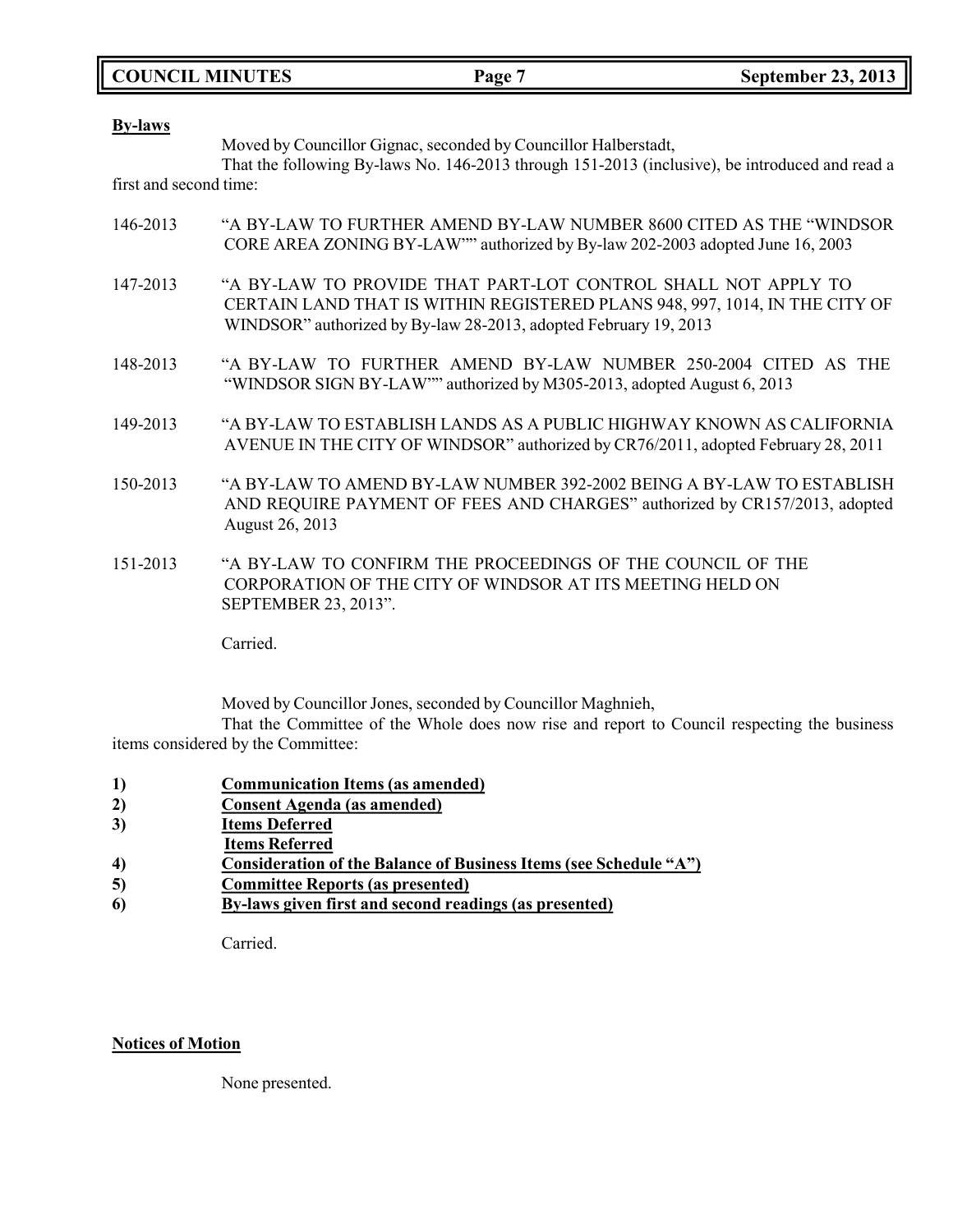## **COUNCIL MINUTES Page 8 September 23, 2013**

### **Third Reading of By-laws**

Moved by Councillor Marra, seconded by Councillor Payne,

That the following By-laws No. 146-2013 through 151-2013 (inclusive), having been read a first and second time be now read a third time and finally passed and that the Mayor and Clerk **BE AUTHORIZED** to sign and seal the same notwithstanding any contrary provision of the Council.

Carried.

### **Petitions**

None presented.

### **Council Questions**

Moved by Councillor Valentinis, seconded by Councillor Jones, **M362-2013** That Administration **BE DIRECTED** to prepare a report for Council"s consideration that would allow for a by-law amendment to prohibit cinder blocks from being placed for a period of time. Carried.

### **Adjournment**

of the Mayor. Moved by Councillor Halberstadt, seconded by Councillor Jones, That this Council meeting stand adjourned until the next regular meeting of Council or at the call Carried.

Accordingly, the meeting is adjourned at 8:30 o'clock p.m.

**MAYOR**

**CITY CLERK**

## **THIS IS A DRAFT COPY**

### **DEPUTY CITY CLERK/SENIOR MANAGER OF COUNCIL SERVICES**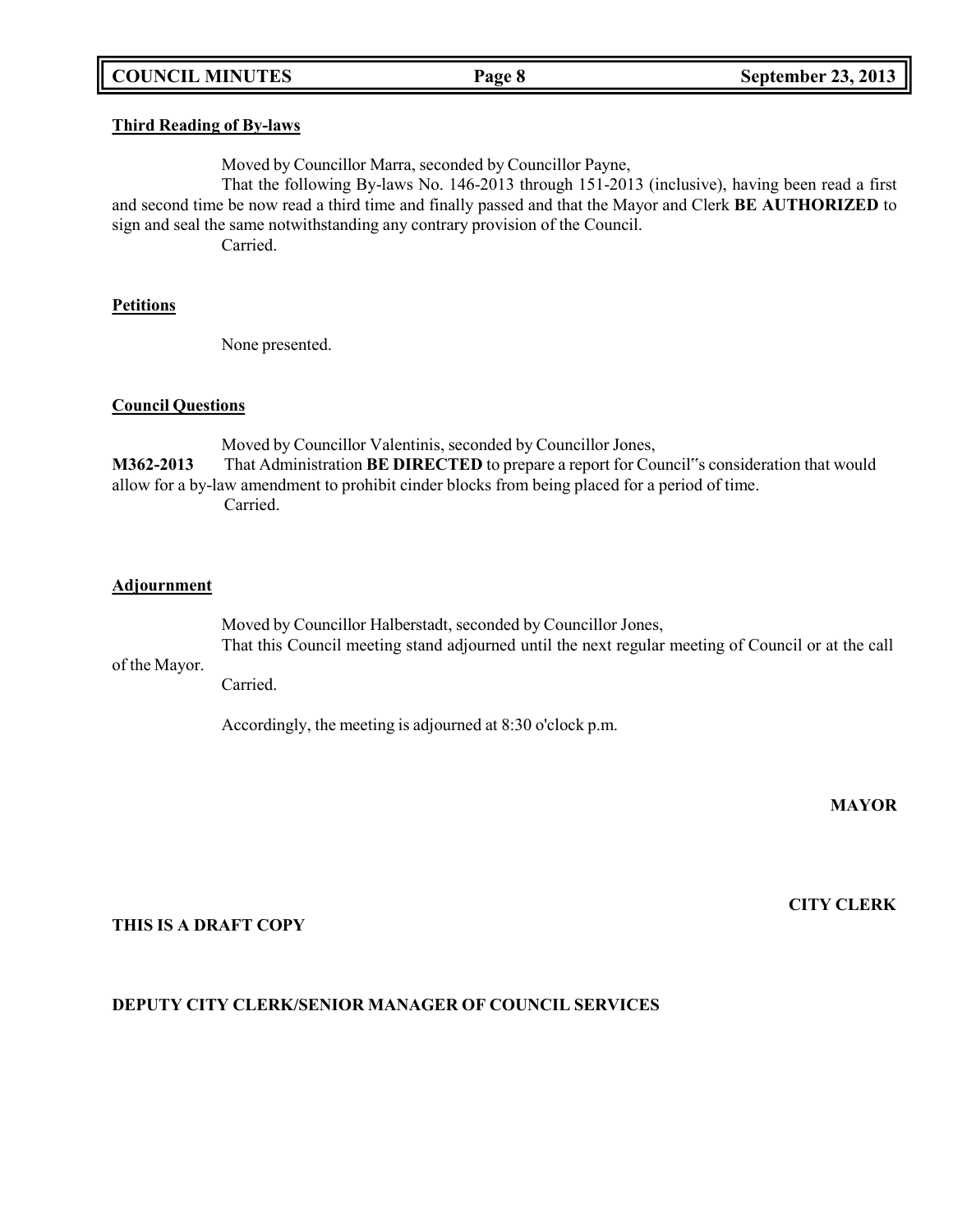## **COUNCIL MINUTES Page 9 September 23, 2013**

Maghnieh Marra

## CR179/2013

THAT the report from the Executive Director of Recreation and Culture on the renewal of the After School Programming Initiative agreement with the Ministry of Tourism, Culture and Sport for the 2013-14, 2014-15 and 2015-16 school years **BE RECEIVED** for information; and further

THAT the requirement for annual reporting on future grants for this program as per M155-2011 **BE AMENDED** to require that information on future grants for this program **BE REPORTED** at the end of each funding period by the Community Development and Health Commissioner.

Carried.

Report Number **16730 SR2013 C1**

Maghnieh Marra

# *CR180/2013 RESCINDED BY CR211/2013 ADOPTED OCTOBER 21, 2013*

CR180/2013

- 1. THAT City Council **AUTHORIZE** the signing of the 2013 MCYS Services Contract in effect for a three year period, commencing January 1, 2013, and to **BE SIGNED** as follows:
	- 2013 MCYS Service Contract CAO and City Clerk subject to review of technical content by the Community Development & Health Commissioner, review of legal content by the City Solicitor, and financial review by the Chief Financial Officer or designate; and further,
	- Annual MCYS Transfer Payment Service Budget Submission, and Year End Financial Reports Executive Director of Housing & Children"s Services, and Chief Financial Officer or designate; and further,
- 2. THAT the City **ENTER INTO** agreements with qualified Purchase of Service agencies as determined by the Community Development & Health Commissioner; and further
- 3. THAT the Community Development & Health Commissioner **BE AUTHORIZED** to sign, amend, or terminate agreements with Purchase of Service agencies on behalf of the City in accordance with the criteria established by the 2013 MCYS Service Contract where the net city contribution does not exceed \$150,000 or \$1,000,000 gross. For Purchase of Service agreements that exceed a \$150,000 net city contribution or a \$1,000,000 gross contribution, that in addition to the Community Development & Health Commissioner that the Chief Administrative Officer

**BE REQUIRED** to sign as a secondary authority; and further,

- 4. THAT Purchase of Service agreements **BE APPROVED** as to technical content by the Executive Director of Housing & Children"s Services, as to legal form by the City Solicitor and as to financial content by the City Treasurer and Chief Financial Officer, or designate. As long as the agreements conform to the standard format reviewed and pre-approved by the City Solicitor, the City Solicitor is not required to approve each individual as to form; and further,
- 5. THAT the Community Development & Health Commissioner **HAS THE DISCRETION** to terminate any Purchase of Service agreement upon the grounds as set out in the agreement and without the need to obtain Council approval, except as provided herein.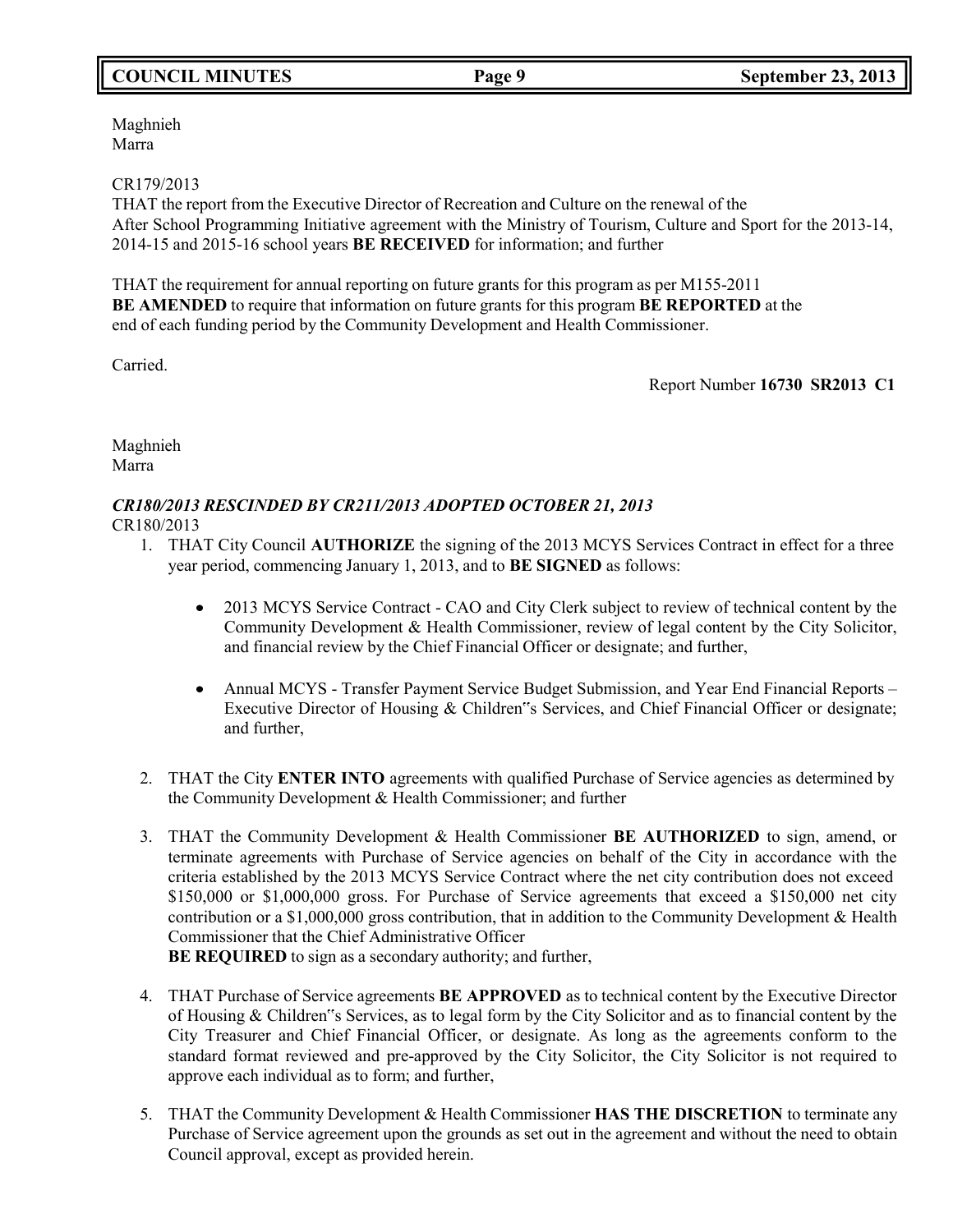## **COUNCIL MINUTES Page 10 September 23, 2013**

Carried.

Report Number **16732 SS/11762 C2**

Maghnieh Marra

## CR181/2013

- 1 THAT City Council **AUTHORIZE** the signing of the 2013 MCSS Services Contract covering the three year period, commencing January 1, 2013, to **BE SIGNED** as follows:
- a. 2013 MCSS Service Contract CAO and City Clerk subject to review of technical content by the Community Development & Health Commissioner, review of legal content by the City Solicitor, and financial review by the Chief Financial Officer or designate; and further,
- b. Annual MCSS Ontario Works Budget Submission, and Year End Financial Reports Executive Director of Employment & Social Services, and Chief Financial Officer or designate; and further,
- 2 THAT the City **ENTER INTO** agreements with qualified Employer/Purchase of Service agencies as determined by the Community Development & Health Commissioner; and further,
- 3 THAT the Community Development & Health Commissioner **BE AUTHORIZED** to sign, amend, or terminate agreements with Purchase of Service agencies or Employers on behalf of the City in accordance with the criteria established by the 2013 MCSS Service Contract where the net city contribution does not exceed \$150,000 or \$1,000,000 gross. For Purchase of Service/Employer agreements that exceed a \$150,000 net city contribution or a \$1,000,000 gross contribution, that in addition to the Community Development & Health Commissioner that the Chief Administrative Officer **BE REQUIRED** to sign as a secondary authority; and further,
- 4 THAT Employer/Purchase of Service agreements **BE APPROVED** as to technical content by the Executive Director of Employment & Social Services, as to legal form by the City Solicitor, and as to financial content by the City Treasurer and Chief Financial Officer, or designate. As long as the agreements conform to the standard format reviewed and pre-approved by the City Solicitor, the City Solicitor is not required to approve each individual as to form; and further,
- 5 THAT the Community Development & Health Commissioner **HAS THE DISCRETION** to terminate any Purchase of Service/Employer agreement upon the grounds as set out in the agreement and without the need to obtain Council approval, except as provided herein.

Carried.

Report Number **16731 SS/9565 C3**

Maghnieh Marra

## CR182/2013

**THAT** City Council **ACCEPT** Administration"s recommendation with regards to approval of 17 applications for total tax relief of \$26,279.37, as outlined in the report of the City Treasurer dated September 9, 2013 entitled "Relief from Property Taxation 2013 – Extreme Sickness and/or Poverty".

**THAT** City Council **SUPPORT** Administration"s recommendation with regards to the denial of 24 applications for tax relief.

Carried.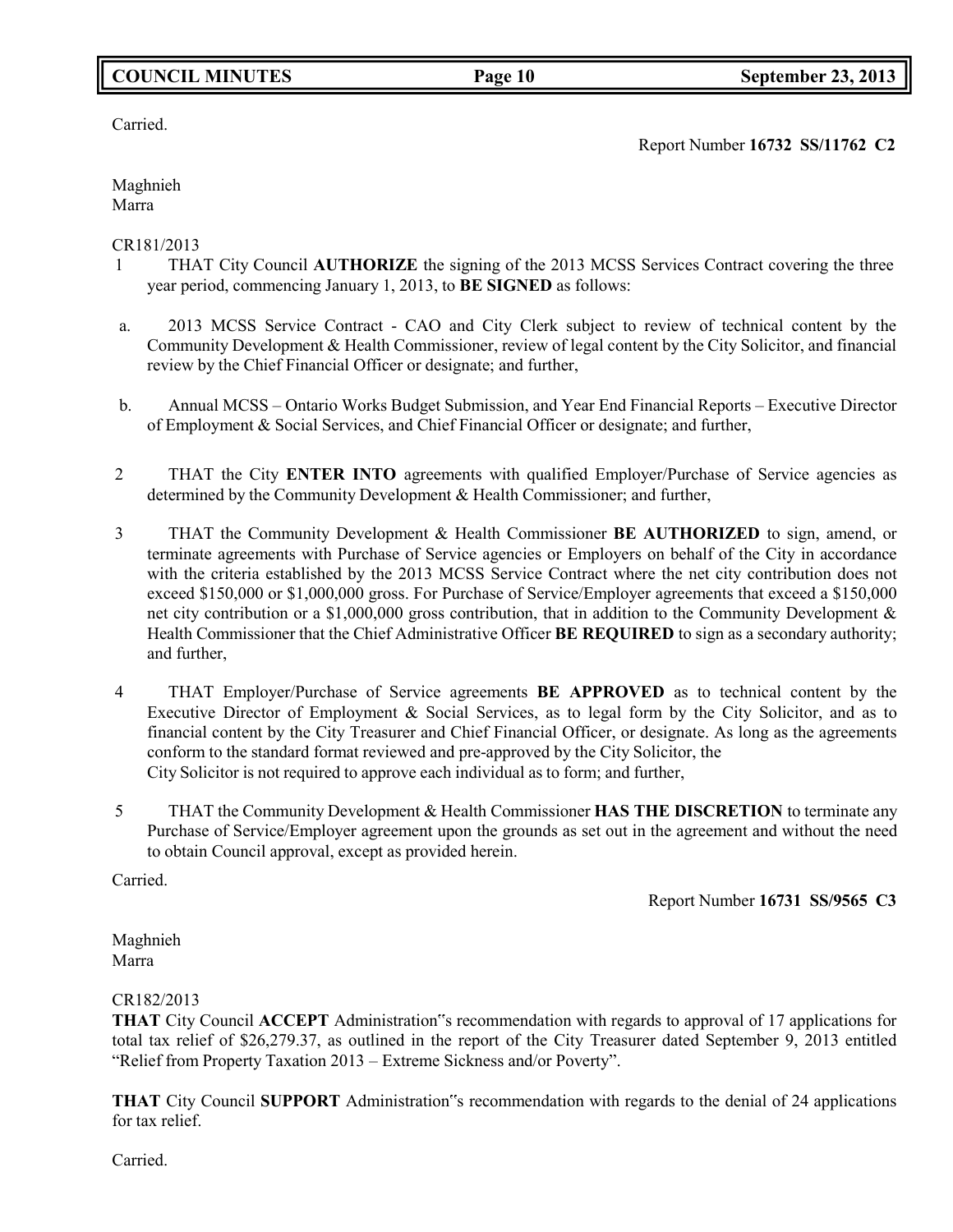## **COUNCIL MINUTES Page 11 September 23, 2013**

Report Number **16739 AF2013 C4**

Gignac Dilkens

### CR183/2013

That Council **PRE-COMMIT** the \$500,000 allocated in the 2014 Capital Budget for the Basement Flooding Protection Subsidy Program (BFPSP) in order to keep up with demand for the program.

Carried.

Report Number **16724 SW2013 AFB2013 C5**

Gignac Dilkens

CR184/2013

That City Council **AUTHORIZE** the CAO and City Clerk to sign the Municipality Contribution Agreement (copy attached as Appendix A) with the Ontario Lottery and Gaming Corporation as it relates to funding contributions to the City of Windsor relative to the gaming site located at 377 Riverside Drive East, Windsor, Ontario, N9A 7H7 (Caesars Windsor) satisfactory in legal form to the City Solicitor and in Financial Content to the City"s Chief Financial Officer and City Treasurer;

**AND FURTHER,** that the CFO and City Treasurer **BE DIRECTED** to transfer any amounts received in excess of the 2013 budgeted revenues from the OLG payments to the City"s Reserve for Assessment Appeals and that any expected increase in revenues from the 2014 OLG payments **BE CONSIDERED** as part of the 2014 budget;

**AND FURTHER,** that City Council **AUTHORIZE** administration to pay over to the DWBIA an amount of \$240,000 relative to the 2013 OLG contribution amount as a final payment under this program with no further funding to be paid to the DWBIA relative to the Casino/OLG in future years.

Carried. Councillor Halberstadt voting nay.

Report Number **16737 MB/10895 6**

Maghnieh Marra

## CR185/2013

I. THAT Report 16720 *Residential On-Street Accessible Parking Policy – Supplementary Report* by the City Engineer **BE RECEIVED** as additional information to Report 154 of the Environment, Transportation and Public Safety Standing Committee on July 24, 2013; and

II. That Council **ADOPT** the proposed Policy for On-Street Accessible Parking Spaces – Residential as outlined in Report No. 154 of the Environment, Transportation and Public Safety Standing Committee, the following amendments for the accompanying procedure are recommended for inclusion:

### **Procedure Amendments**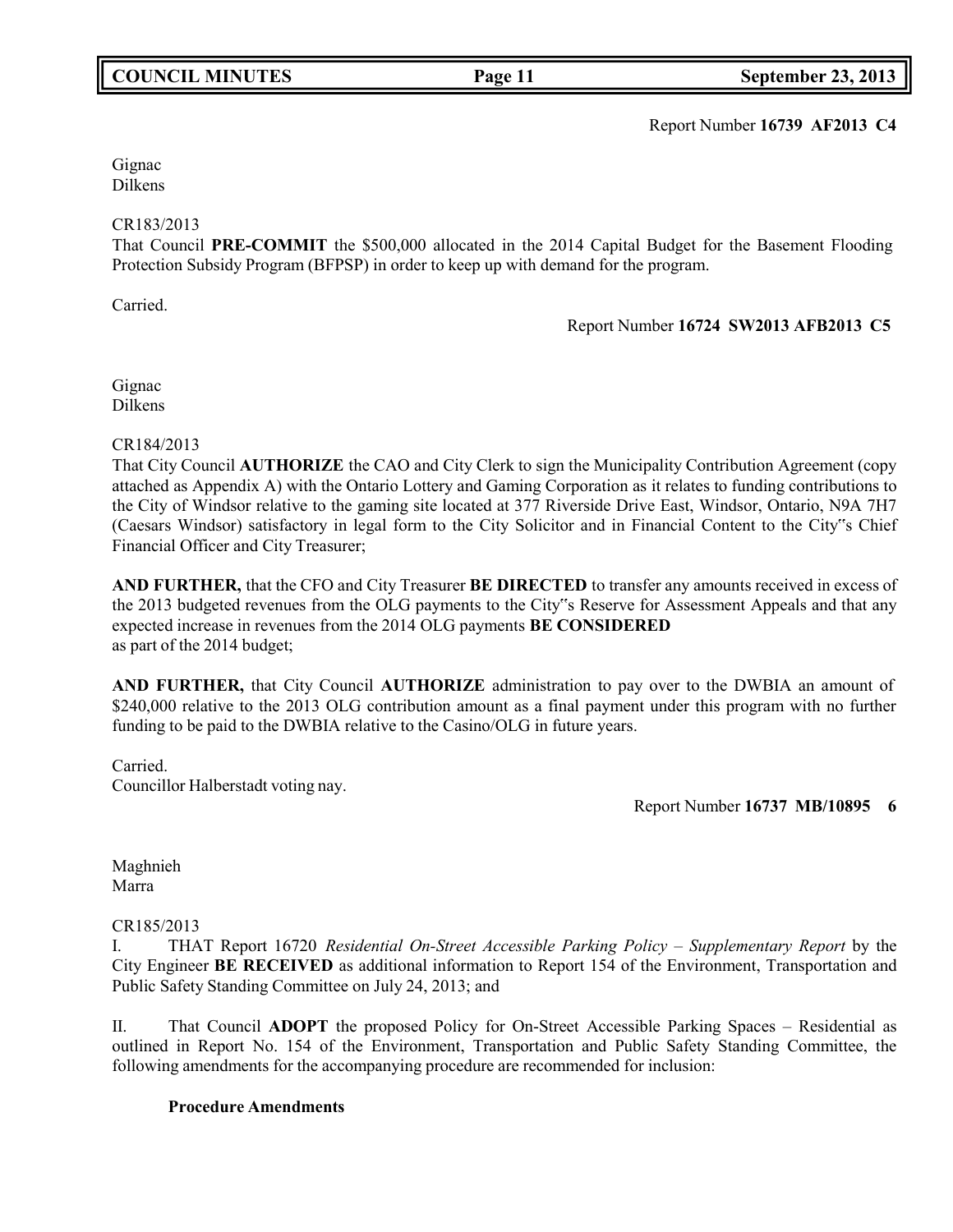## **COUNCIL MINUTES Page 12 September 23, 2013**

**3.2.1** *The City Engineer is the corporate lead for all Transportation and associated Public Safety programs and is responsible for approving revisions to this procedure. The City Engineer or designate will make recommendations regarding applications that do not satisfy the Eligibility Requirements set out in Section 4.3.2 of this Procedure and are deemed extenuating circumstances.*

| 4.3.2.1.1 | A front yard, side yard or rear yard parking area, including parking accessible by |
|-----------|------------------------------------------------------------------------------------|
|           | <i>a paved alley</i>                                                               |

*4.3.2.1.4 A parking area on the applicant property that is accessed by a shared driveway.*

Carried.

**Clerk's Note:** See also **M356-2013**.

Report Number **16720 ACL/7631 C7**

Maghnieh Marra

## CR186/2013

THAT the report from the Manager of Cultural Affairs and the Executive Director, Parks and Facilities for an update on the Facility Surcharge and Schedule "C" in the agreement regarding the Windsor Symphony Orchestra operating the Capitol Theatre **BE RECEIVED;** and further,

THAT City Council **APPROVE** the facility surcharge amounts as follows:

- Tickets costing \$15 or less would pay an additional \$1 surcharge
- Tickets costing \$15.01 or more would pay an additional \$2 surcharge
- All free events occurring in the Capitol will not pay a ticket surcharge
- Tickets for performances organized by the school boards as part of the education curriculum will not pay a ticket surcharge
- All complimentary tickets at an otherwise ticketed event will not pay a ticket surcharge.

THAT the consideration of \$5,000 for facility equipment repairs **BE REFFERED** to the 2014 Operating Budget process with any surplus dollars being transferred at the end of each fiscal year to the Capitol Maintenance Development Reserve Fund**;** and further**,**

THAT **AUTHORIZATION BE GIVEN** to the City Solicitor or designate to **AMEND** the existing Lease Agreement to reflect these changes; and further,

THAT the CAO and City Clerk **BE AUTHORIZED** to sign the agreement, satisfactory in form to the City Solicitor, and in content to the Executive Director of Recreation and Culture and the Executive Director of Parks and Facilities and in financial content to the CFO/City Treasurer.

Carried.

Report Number **16710 APM/9485 C8**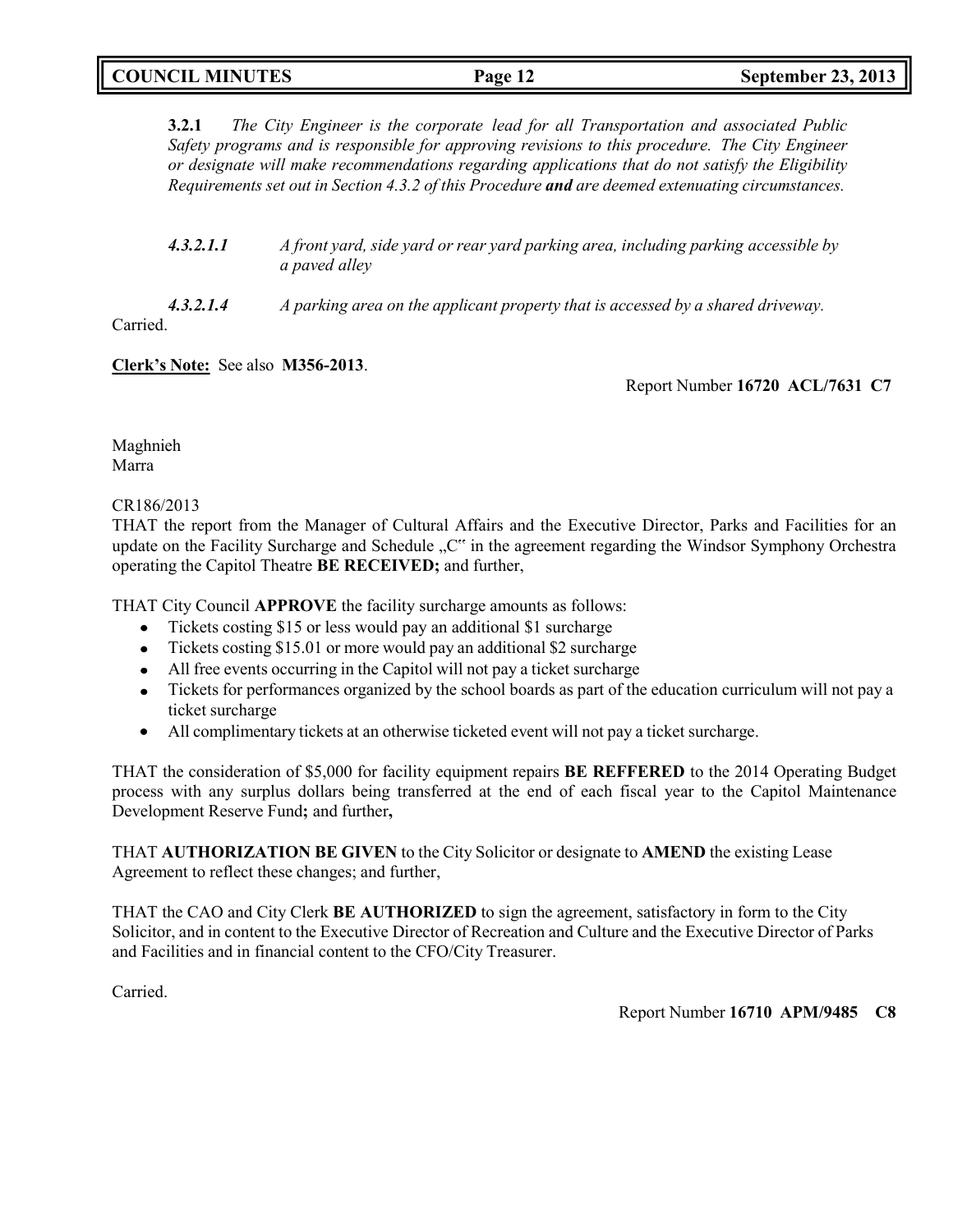### **STANDING COMMITTEE RESOLUTIONS**

Moved by Councillor Maghnieh, seconded by Councillor Marra,

**M351-2013** That **Report No. 176 of the Social Development, Health & Culture Standing Committee** of its meeting held August 7, 2013 regarding "Minutes of the Seniors Advisory Committee held June 12, 2013" **BE ADOPTED** as presented.

Carried.

MB2013

Moved by Councillor Maghnieh, seconded by Councillor Marra,

**M352-2013** That **Report No. 178 of the Social Development, Health & Culture Standing Committee** of its meeting held August 7, 2013 regarding "2013 Domiciliary Hostel Program Per Diem Rate Increase" **BE ADOPTED** as presented.

Carried.

Report Number 16122 SSE/1857

Moved by Councillor Maghnieh, seconded by Councillor Marra,

**M353-2013** That **Report No. 179 of the Social Development, Health & Culture Standing Committee** of its meeting held August 7, 2013 regarding "Physiotherapy Services for the Residents of Huron Lodge" **BE ADOPTED** as presented.

Carried.

Report Number 16122 SSE/1857

Moved by Councillor Maghnieh, seconded by Councillor Marra,

**M356-2013** That **Report No. 154 of the Environment, Transportation & Public Safety Standing Committee** of its meeting held July 24, 2013 regarding "Residential On-Street Accessible Parking Policy" **BE ADOPTED** as presented.

Carried.

**Clerk's Note**: For final disposition of this matter see also **CR185/2013 – Item 7**.

Report Number 16618 ST2013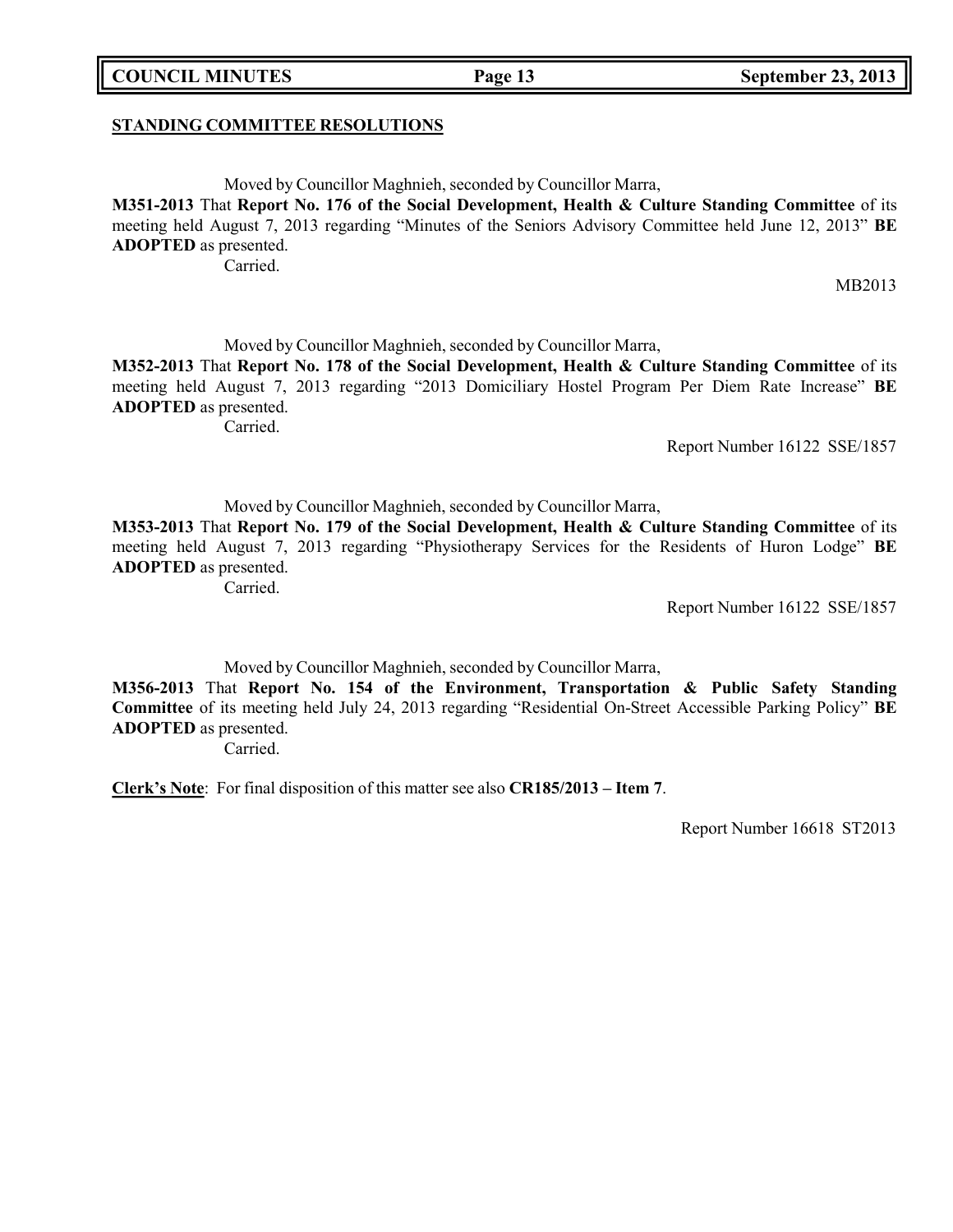**DEFERRED as adopted by Council at its meeting held September 23, 2013 [M354-2013] /AA** Windsor, Ontario September 23, 2013

# **REPORT NO. 151** of the **ENVIRONMENT, TRANSPORTATION & PUBLIC SAFETY STANDING COMMITTEE**

of its meeting held June 19, 2013

| <b>Present:</b> | Councillor J. Gignac                   |
|-----------------|----------------------------------------|
|                 | <b>Councillor R. Jones</b>             |
|                 | <b>Councillor H. Payne</b>             |
|                 | <b>Councillor F. Valentinis, Chair</b> |
|                 |                                        |

**Regrets: Councillor A. Halberstadt**

That the following recommendations of the Environment, Transportation and Public Safety Standing Committee **BE APPROVED:**

Moved by Councillor Payne, seconded by Councillor Jones,

**THAT** the report from the Fire Chief dated June 19, 2013 entitled "Windsor Fire & Rescue Services Five Year Strategic Plan 2013-2017 Final Plan" **BE RECEIVED** for information; and further

**THAT** Chief Montone **BE REQUESTED** to make this presentation at an upcoming meeting of Windsor City Council.

Carried.

**Clerk's Note: The administrative report authored by the Fire Chief dated May 15, 2013 entitled "***Windsor Fire & Rescue Services Five Year Strategic Plan 2013-2017 Final Plan***" is** *attached* **as background information.**

**LIVELINK 16592, SF2013**

**CHAIRPERSON**

**COUNCIL SECRETARIAT**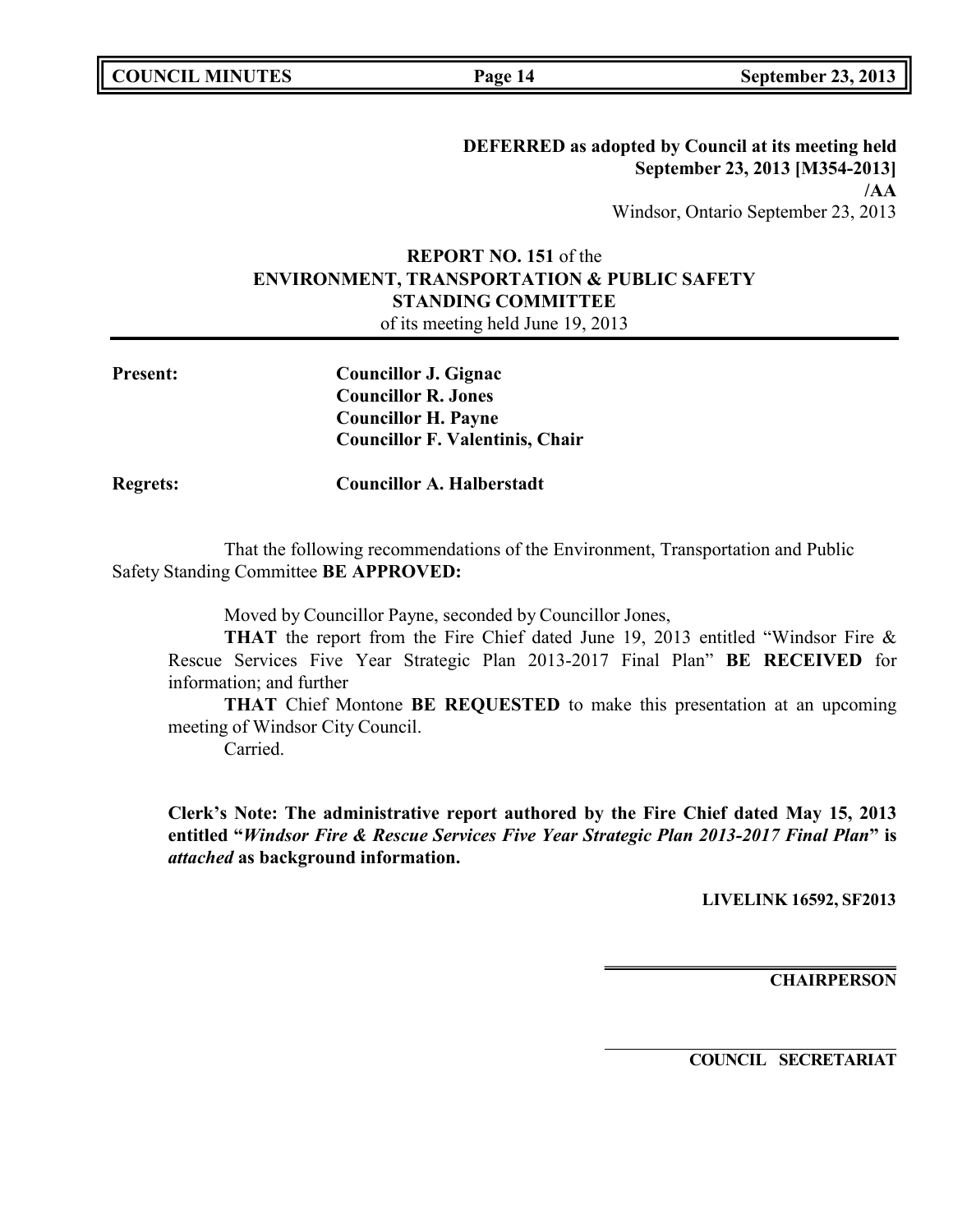|  | <b>COUNCIL MINUTES</b> |
|--|------------------------|
|--|------------------------|

**Adopted by Council M355-2013 at its meeting held September 23, 2013 [see also M360-2013] /SG** Windsor, Ontario September 23, 2013

## **REPORT NO. 152** of the **ENVIRONMENT, TRANSPORTATION & PUBLIC SAFETY STANDING COMMITTEE**

of its meeting held July 24, 2013

| <b>Present:</b> | <b>Councillor A. Halberstadt</b>       |
|-----------------|----------------------------------------|
|                 | <b>Councillor R. Jones</b>             |
|                 | <b>Councillor H. Payne</b>             |
|                 | <b>Councillor F. Valentinis, Chair</b> |
|                 |                                        |

**Regrets: Councillor J. Gignac**

That the following recommendations of the Environment, Transportation and Public Safety Standing Committee **BE APPROVED:**

Moved by Councillor Payne, seconded by Councillor Jones,

**THAT** the report authored by the Policy Analyst dated July 8, 2013 entitled "Bartlet Drive and Bellagio Drive Traffic Calming Pilot Projects – Follow-up" **BE RECEIVED** for information.

Carried.

**Clerk's Note: The administrative report authored by the Policy Analyst dated July 8, 2013 entitled "***Bartlet Drive and Bellagio Drive Traffic Calming Pilot Projects – Follow-up***" is** *attached* **as background information.**

**LIVELINK 16637, ST2013**

**CHAIRPERSON**

**COUNCIL SECRETARIAT**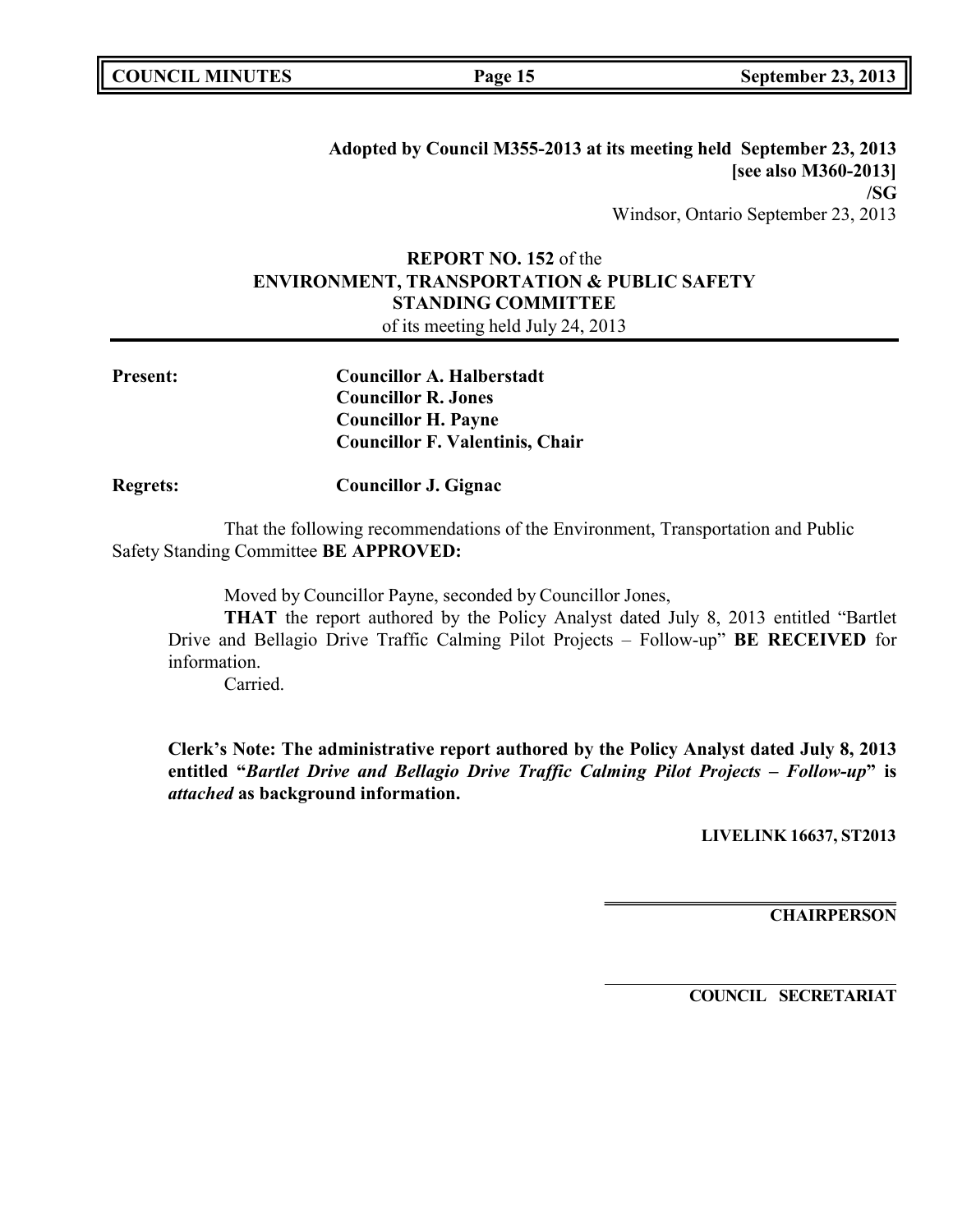| <b>COUNCIL MINUTES</b> |  |
|------------------------|--|
|------------------------|--|

**Adopted by Council at its meeting held September 23, 2013 [For final disposition of this matter see CR185/2013 – Item 7 - M356-2013] /SG** Windsor, Ontario September 23, 2013

# **REPORT NO. 154** of the **ENVIRONMENT, TRANSPORTATION & PUBLIC SAFETY STANDING COMMITTEE**

of its meeting held July 24, 2013

| <b>Councillor A. Halberstadt</b>       |
|----------------------------------------|
| <b>Councillor R. Jones</b>             |
| <b>Councillor H. Payne</b>             |
| <b>Councillor F. Valentinis, Chair</b> |

**Regrets: Councillor J. Gignac**

That the following recommendations of the Environment, Transportation and Public Safety Standing Committee **BE APPROVED:**

Moved by Councillor Payne, seconded by Councillor Halberstadt, **THAT** the report authored by the City Engineer dated July 3, 2013 entitled "Residential On-Street Accessible Parking Policy" **BE REFERRED** to City Council for decision. Carried.

**Clerk's Note:** The administrative report authored by the City Engineer dated July 3, 2013 entitled "Residential On-Street Accessible Parking Policy" is attached as background information. Members of the Environment, Transportation & Public Safety Standing Committee had concerns with the word "suitable" (see page 4 of 17 of the attached report).

**LIVELINK 16618, ST2013**

**CHAIRPERSON**

**COUNCIL SECRETARIAT**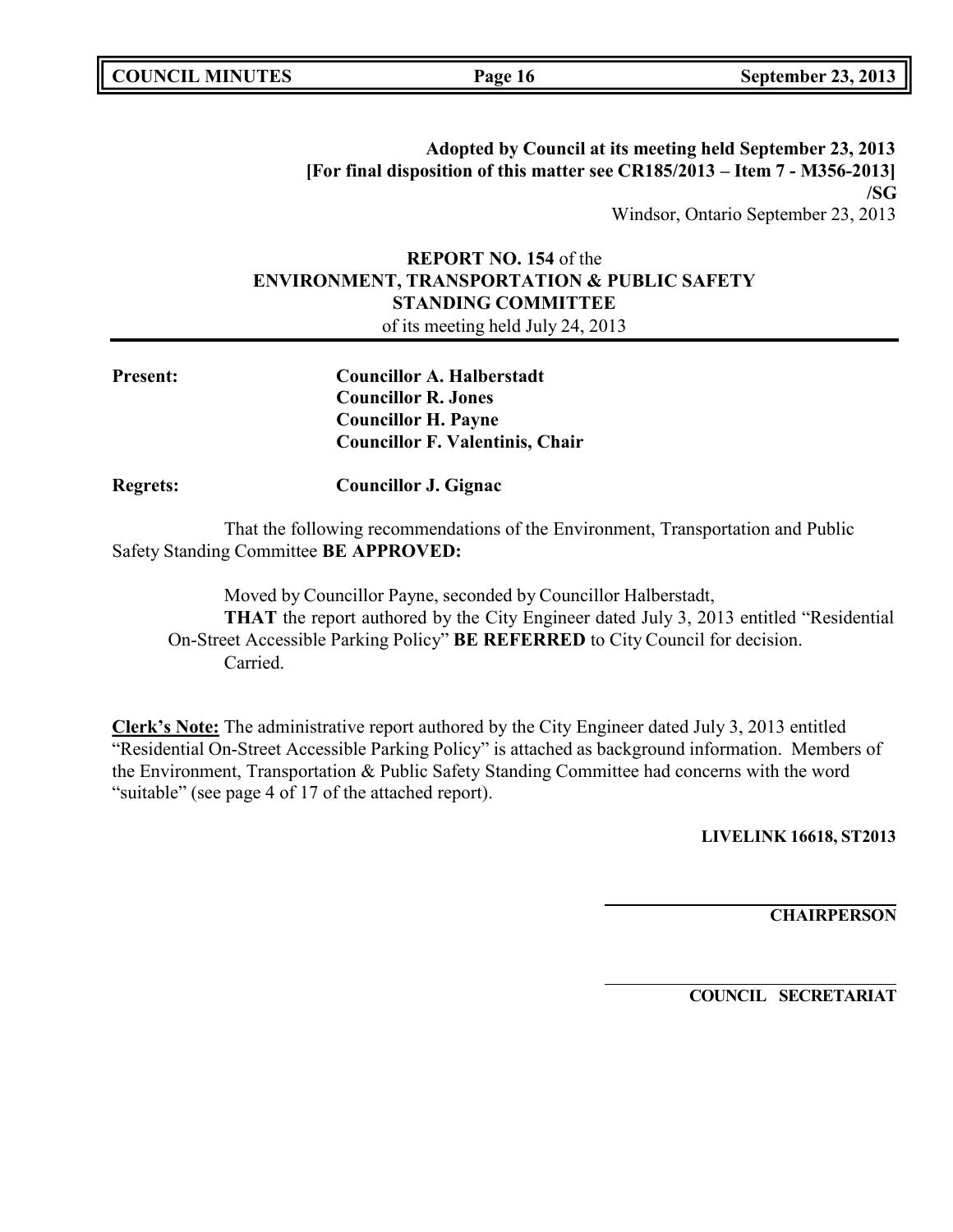| <b>COUNCIL MINUTES</b> |  |
|------------------------|--|
|------------------------|--|

**Adopted by Council at its meeting held September 23, 2013 [M351-2013] AA** Windsor, Ontario, September 23, 2013

## **REPORT NO. 176** of the **SOCIAL DEVELOPMENT, HEALTH & CULTURE STANDING COMMITTEE** of its meeting held August 7, 2013

**Present: Councillor Ed Sleiman, Chair Councillor Jo-Anne Gignac Councillor Alan Halberstadt Councillor Fulvio Valentinis Councillor Percy Hatfield**

That the following recommendation of the Social Development, Health and Culture Standing Committee **BE APPROVED** as follows**:**

Moved by Councillor Halberstadt, seconded by Councillor Hatfield, **THAT** the minutes of the Seniors Advisory Committee meeting held June 12, 2013 **BE RECEIVED** for information.

Carried.

*Clerk's Note:* **The minutes of the Seniors Advisory Committee meeting held June 12, 2013 are** *attached* **as background information.**

**CHAIRPERSON** 

DEPUTY CITY CLERK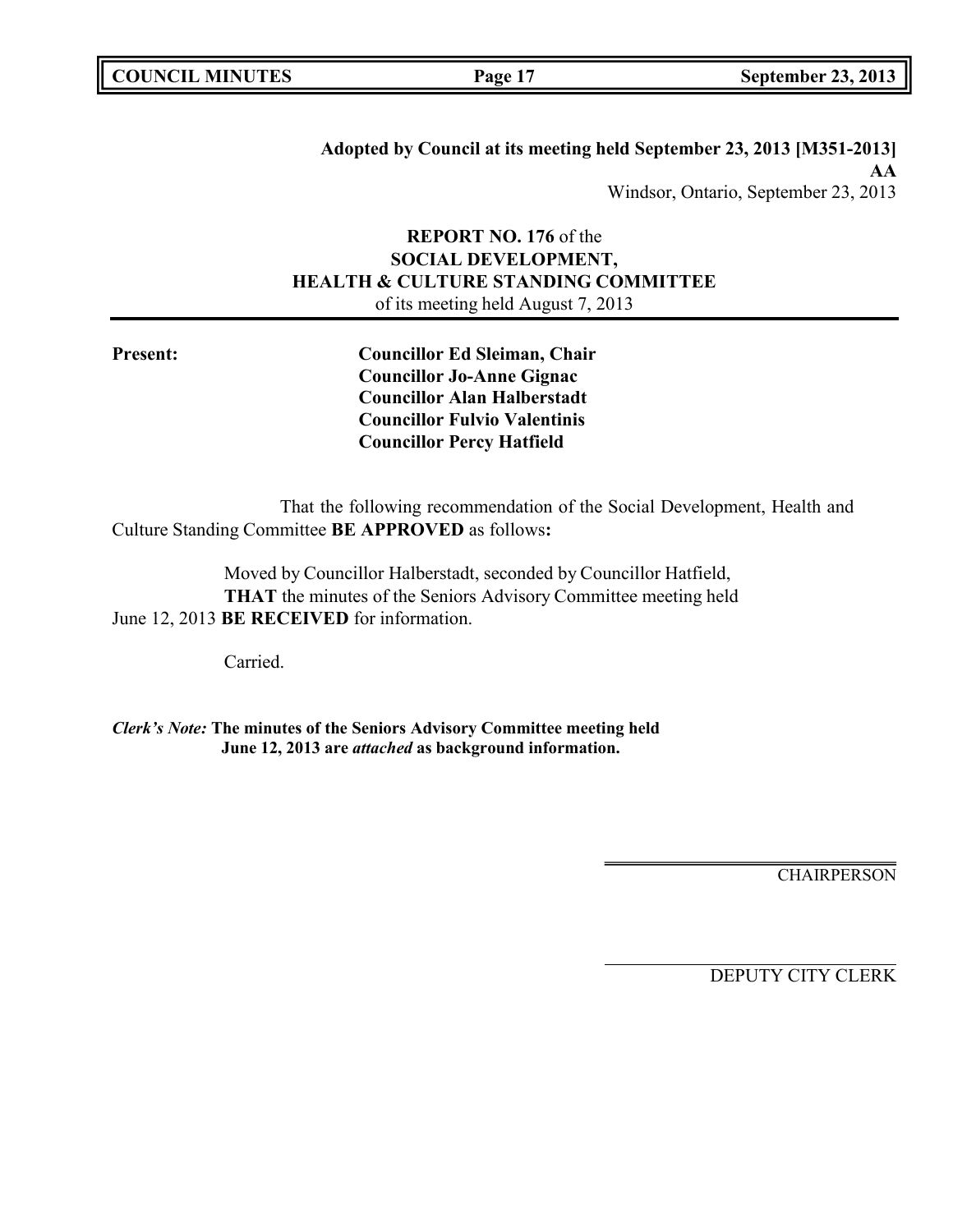## **Adopted by Council at its meeting held September 23, 2013 [M352-2013]**

**AA** Windsor, Ontario, September 23, 2013

## **REPORT NO. 178** of the **SOCIAL DEVELOPMENT, HEALTH & CULTURE STANDING COMMITTEE** of its meeting held August 7, 2013

**Present: Councillor Ed Sleiman, Chair Councillor Jo-Anne Gignac Councillor Alan Halberstadt Councillor Fulvio Valentinis Councillor Percy Hatfield**

That the following recommendation of the Social Development, Health and Culture Standing Committee **BE APPROVED** as follows**:**

Moved by Councillor Gignac, seconded by Councillor Halberstadt,

**THAT** the Community Development and Health Commissioner **BE AUTHORIZED** to pay a per diem rate up to a maximum \$49.20 effective April 1, 2013 for licensed Domiciliary Hostel Providers currently funded under the Community Homelessness Prevention Initiative and under a formal agreement with the City of Windsor; and further

**THAT** this increase **ALSO APPLY** to Domiciliary Hostel Providers in the County of Essex under an agreement with the County of Essex;

**THAT** Council Resolution CR134/2009 which established the previous rate **BE RESCINDED**.

**THAT** Council as a whole petition the Local Health Integration Network (LHIN) to participate in the funding of Domiciliary Hostel Program as the majority of its residents have complex mental health needs and this program generates a cost savings for the health care system. This funding should be redirected to support the care and support currently being provided to residents in Domiciliary Hostels. Further this issue should be raised with AMO as a critical municipal issue as it relates to the provision of health care services in the community.

Carried.

*Clerk's Note:* **The report of the Acting Manager of Residential Support Services dated July 12, 2013 entitled** *"2013 Domiciliary Hostel Program Per Diem Rate Increase"* **is** *attached* **as background information.**

**LIVELINK 16122, SSI/1857**

**CHAIRPERSON** 

DEPUTY CITY CLERK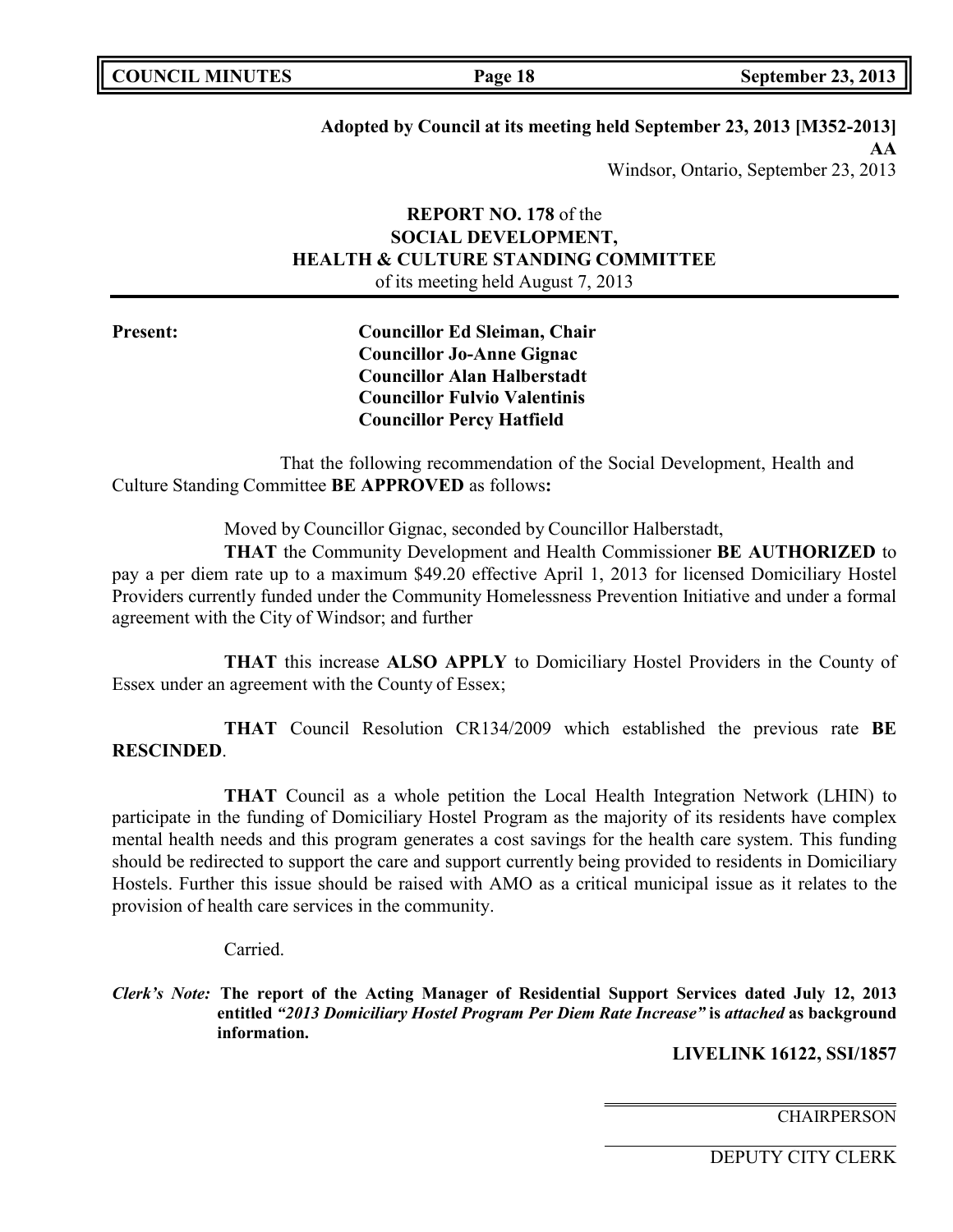**COUNCIL MINUTES Page 19 September 23, 2013**

## **Adopted by Council at its meeting held September 23, 2013 [M353-2013]**

**AA** Windsor, Ontario, September 23, 2013

## **REPORT NO. 179** of the **SOCIAL DEVELOPMENT, HEALTH & CULTURE STANDING COMMITTEE** of its meeting held August 7, 2013

**Present: Councillor Ed Sleiman, Chair Councillor Jo-Anne Gignac Councillor Alan Halberstadt Councillor Fulvio Valentinis Councillor Percy Hatfield**

That the following recommendation of the Social Development, Health and Culture Standing Committee **BE APPROVED** as follows**:**

Moved by Councillor Halberstadt, seconded by Councillor Gignac, **THAT** Council **RECEIVE** for information the changes that have been announced by the Ministry of Health and Long Term Care (MOHLTC) as it relates to funding for physiotherapy services.

Carried.

*Clerk's Note:* **The report of the Director of Resident Services dated June 19, 2013 entitled** *"Physiotherapy Services for the Residents of Huron Lodge"* **is** *attached* **as background information.**

**LIVELINK 16619, AH2013**

**CHAIRPERSON** 

DEPUTY CITY CLERK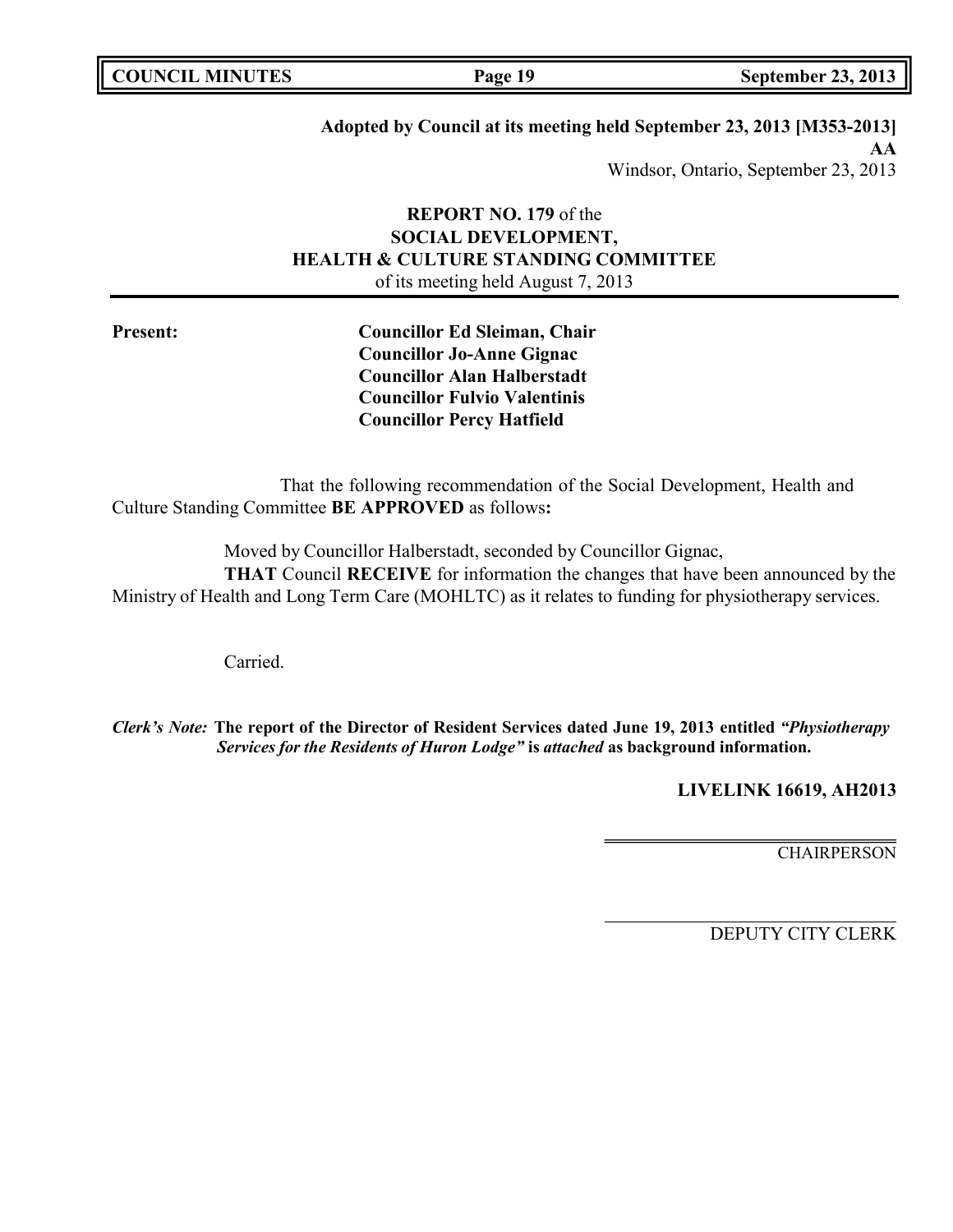| <b>COUNCIL MINUTES</b> | Page 20 | <b>September 23, 2013</b> |
|------------------------|---------|---------------------------|
|                        |         |                           |

## **Adopted by Council at its meeting held September 23, 2013 [M361-2013]** VC/bm

# **SPECIAL MEETING OF COUNCIL – IN CAMERA September 23, 2013**

## **Meeting called to order at: 4:04 p.m.**

## **Members in Attendance:**

Mayor E. Francis Councillor R. Jones Councillor A. Halberstadt Councillor F. Valentinis Councillor B. Marra Councillor J. Gignac Councillor A. Maghnieh Councillor E. Sleiman

## **Members Absent:**

Councillor H. Payne Councillor D. Dilkens

## **Also in attendance:**

- H. Reidel, Chief Administrative Officer
- J. Payne, Community Development and Health Commissioner and
	- Corporate Leader Social Development, Health, Recreation and Culture
- M. Sonego, City Engineer and Corporate Leader Environmental Protection and Transportation
- G. Wilkki, City Solicitor and Corporate Leader Economic Development and Public Safety
- V. Critchley, City Clerk/Licence Commissioner and Corporate Leader Public Engagement and Human Resources
- O. Colucci, Chief Financial Officer/City Treasurer and Corporate Leader Finance and Technology
- P. Brode, Senior Legal Counsel (Item 1)
- M. Nazarewich, Senior Legal Counsel (Item 2)

**Verbal Motion is presented by Councillor Gignac, seconded by Councillor Jones, to move in Camera for discussion of the following item(s):**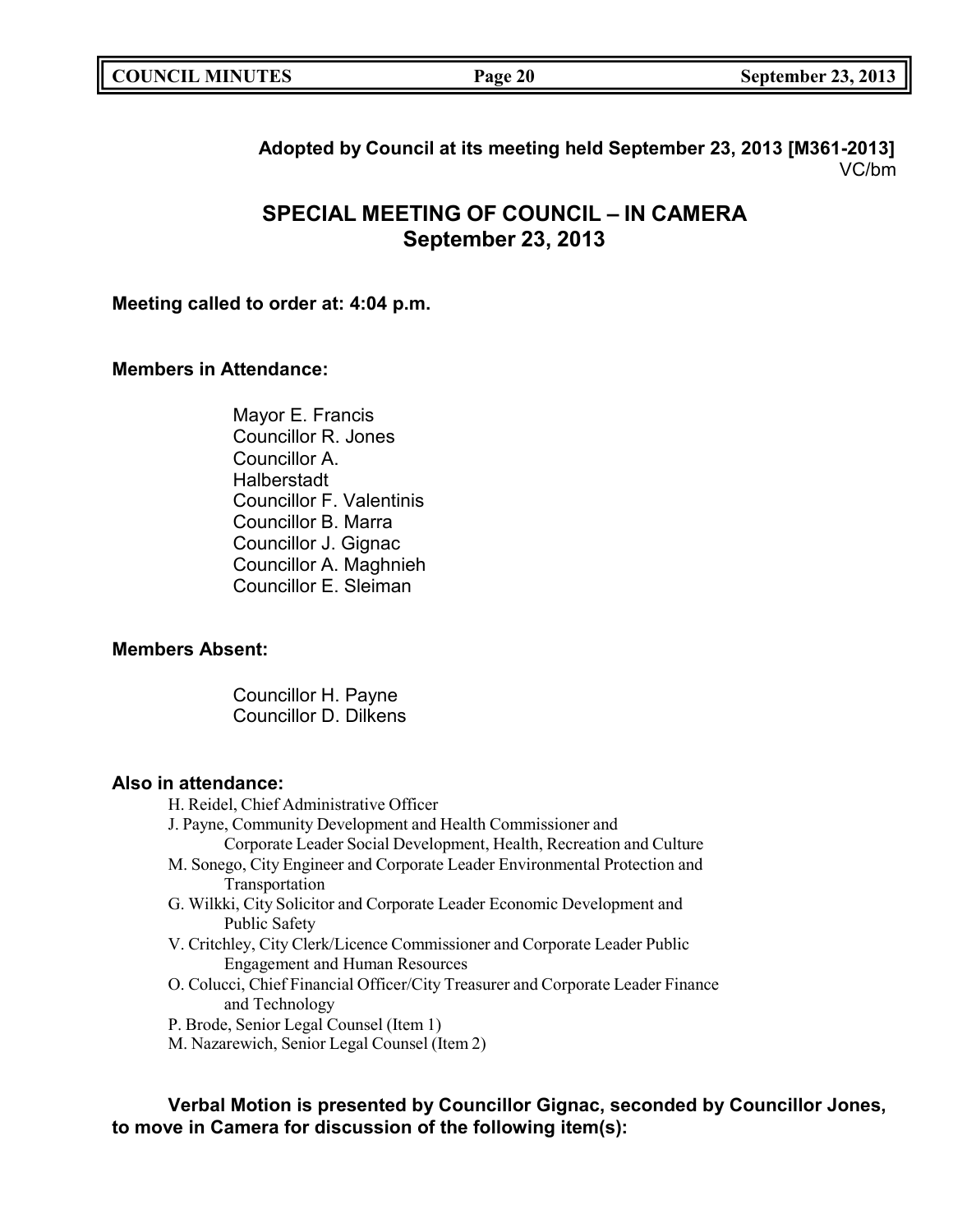**COUNCIL MINUTES Page 21 September 23, 2013**

| Item No.         | <b>Subject</b>                                                                  | Section – Pursuant<br><b>Municipal</b><br>Act,<br>to<br>2001, as amended |
|------------------|---------------------------------------------------------------------------------|--------------------------------------------------------------------------|
| 1.               | matter – settlement<br><b>Legal/Property</b><br>expropriation claim             | of $  239(2)(e)(f)$                                                      |
| $\overline{2}$ . | Legal/Property matter – legal action                                            | 239(2)(e)(f)                                                             |
| 3.               | Personal matter – about an identifiable<br>individual – Windsor Police Services | 239(2)(b)                                                                |
| 4.               | Property/Legal matter – potential litigation                                    | 239(2)(a)(e)(f)                                                          |

## **Motion Carried.**

## **Declarations of Pecuniary Interest:**

None declared.

**Discussion on the items of business. (Items 1, 2, 3 and 4)**

**Verbal Motion is presented by Councillor Marra, seconded by Councillor Valentinis,**

**to move back into public session.**

**Motion Carried.**

## **Moved by Councillor Jones, seconded by Councillor Valentinis, THAT the Clerk BE DIRECTED to transmit the recommendation(s) contained in the report(s) discussed at the In-Camera Council Meeting held September 23, 2013 directly to Council for consideration at the next Regular Meeting.**

1. That the in-camera report from Senior Legal Counsel, City Solicitor and Corporate Leader Economic Development and Public Safety, City Engineer and Corporate Leader Environmental Protection and Transportation and Chief Financial Officer/City Treasurer and Corporate Leader Finance and Technology respecting a legal/property matter – settlement of expropriation claim **BE RECEIVED** and that Administration **BE DIRECTED** to provide further information to City Council.

2. That the recommendation contained in the in-camera report from Senior Legal Counsel, City Solicitor and Corporate Leader Economic Development and Public Safety, City Engineer and Corporate Leader Environmental Protection and Transportation and Chief Financial Officer/City Treasurer and Corporate Leader Finance and Technology respecting a legal/property matter – legal action **BE APPROVED**.